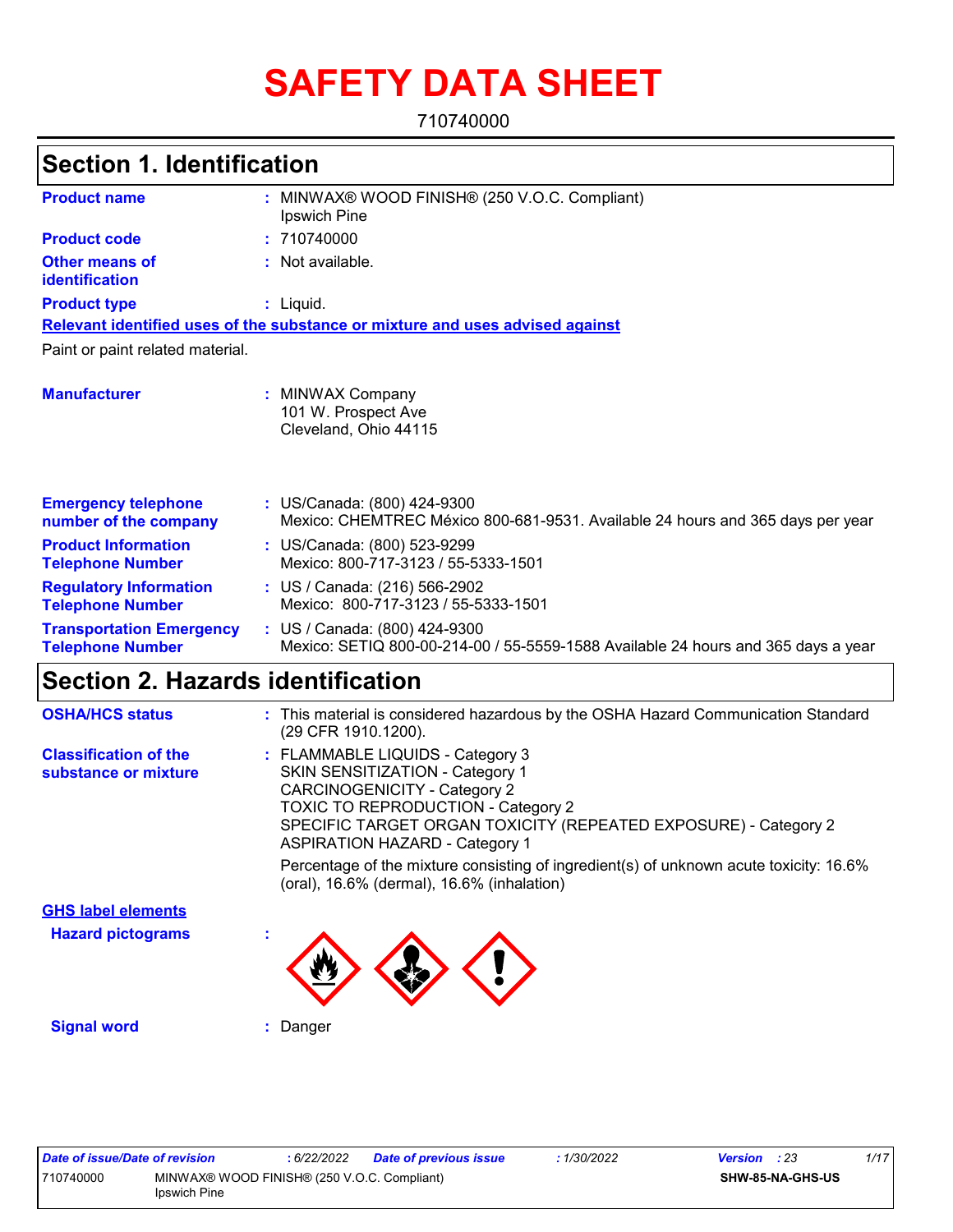### **Section 2. Hazards identification**

| <b>Hazard statements</b>                   | : Flammable liquid and vapor.<br>May be fatal if swallowed and enters airways.                                                                                                                                                                                                                                                                                                                                                                                                                                                                                                  |
|--------------------------------------------|---------------------------------------------------------------------------------------------------------------------------------------------------------------------------------------------------------------------------------------------------------------------------------------------------------------------------------------------------------------------------------------------------------------------------------------------------------------------------------------------------------------------------------------------------------------------------------|
|                                            | May cause an allergic skin reaction.                                                                                                                                                                                                                                                                                                                                                                                                                                                                                                                                            |
|                                            | Suspected of causing cancer.                                                                                                                                                                                                                                                                                                                                                                                                                                                                                                                                                    |
|                                            | Suspected of damaging fertility or the unborn child.                                                                                                                                                                                                                                                                                                                                                                                                                                                                                                                            |
|                                            | May cause damage to organs through prolonged or repeated exposure.                                                                                                                                                                                                                                                                                                                                                                                                                                                                                                              |
| <b>Precautionary statements</b>            |                                                                                                                                                                                                                                                                                                                                                                                                                                                                                                                                                                                 |
| <b>General</b>                             | : Read label before use. Keep out of reach of children. If medical advice is needed,<br>have product container or label at hand.                                                                                                                                                                                                                                                                                                                                                                                                                                                |
| <b>Prevention</b>                          | Obtain special instructions before use. Do not handle until all safety precautions have<br>÷.<br>been read and understood. Wear protective gloves, protective clothing and eye or face<br>protection. Keep away from heat, hot surfaces, sparks, open flames and other ignition<br>sources. No smoking. Use explosion-proof electrical, ventilating or lighting equipment.<br>Use non-sparking tools. Take action to prevent static discharges. Keep container<br>tightly closed. Do not breathe vapor. Contaminated work clothing must not be allowed<br>out of the workplace. |
| <b>Response</b>                            | : IF exposed or concerned: Get medical advice or attention. IF SWALLOWED:<br>Immediately call a POISON CENTER or doctor. Do NOT induce vomiting. IF ON SKIN<br>(or hair): Take off immediately all contaminated clothing. Rinse skin with water. Wash<br>contaminated clothing before reuse. IF ON SKIN: Wash with plenty of water. If skin<br>irritation or rash occurs: Get medical advice or attention.                                                                                                                                                                      |
| <b>Storage</b>                             | : Store locked up. Store in a well-ventilated place. Keep cool.                                                                                                                                                                                                                                                                                                                                                                                                                                                                                                                 |
| <b>Disposal</b>                            | : Dispose of contents and container in accordance with all local, regional, national and<br>international regulations.                                                                                                                                                                                                                                                                                                                                                                                                                                                          |
| <b>Supplemental label</b><br>elements      | DELAYED EFFECTS FROM LONG TERM OVEREXPOSURE. Contains solvents which<br>can cause permanent brain and nervous system damage. Intentional misuse by<br>deliberately concentrating and inhaling the contents can be harmful or fatal. WARNING:<br>This product contains chemicals known to the State of California to cause cancer and<br>birth defects or other reproductive harm.                                                                                                                                                                                               |
|                                            | This product contains a Significant New Use Rule (SNUR) Chemical. Do not allow this<br>product to enter drains, sewers, wastewater treatment systems, groundwater, streams,<br>lakes or ponds. See Environmental Data Sheet (EDS) for additional details.                                                                                                                                                                                                                                                                                                                       |
|                                            | Please refer to the SDS for additional information. Keep out of reach of children. Do not<br>transfer contents to other containers for storage.                                                                                                                                                                                                                                                                                                                                                                                                                                 |
| <b>Hazards not otherwise</b><br>classified | : DANGER: Rags, steel wool, other waste soaked with this product, and sanding residue<br>may spontaneously catch fire if improperly discarded. Immediately place rags, steel<br>wool, other waste soaked with this product, and sanding residue in a sealed, water-filled,<br>metal container. Dispose of in accordance with local fire regulations.                                                                                                                                                                                                                            |

### **Section 3. Composition/information on ingredients**

| Substance/mixture                              | : Mixture        |
|------------------------------------------------|------------------|
| <b>Other means of</b><br><b>identification</b> | : Not available. |

### **CAS number/other identifiers**

| <b>Ingredient name</b>                                                   |                                |                               | % by weight      | <b>CAS number</b>           |  |  |
|--------------------------------------------------------------------------|--------------------------------|-------------------------------|------------------|-----------------------------|--|--|
|                                                                          | Heavy Naphthenic Petroleum Oil |                               |                  | 64742-52-5                  |  |  |
| Light Aliphatic Hydrocarbon                                              |                                |                               | 210 - <20        | 64742-47-8                  |  |  |
| <b>Titanium Dioxide</b>                                                  |                                |                               | ≤1               | 13463-67-7                  |  |  |
| Mineral Spirits (Odorless)                                               |                                |                               | <1               | 64742-47-8                  |  |  |
| Xylene, mixed isomers                                                    |                                |                               | <1               | 1330-20-7                   |  |  |
| Methyl Ethyl Ketoxime                                                    |                                |                               | ≤0.3             | 96-29-7                     |  |  |
| Heavy Petroleum Naphtha                                                  |                                |                               | ≤0.3             | 64741-65-7                  |  |  |
| Hydrotreated Heavy Petroleum Naphtha                                     |                                |                               | l≤0.3            | 64742-48-9                  |  |  |
| Date of issue/Date of revision                                           | :6/22/2022                     | <b>Date of previous issue</b> | :1/30/2022       | 2/17<br><b>Version</b> : 23 |  |  |
| MINWAX® WOOD FINISH® (250 V.O.C. Compliant)<br>710740000<br>Ipswich Pine |                                |                               | SHW-85-NA-GHS-US |                             |  |  |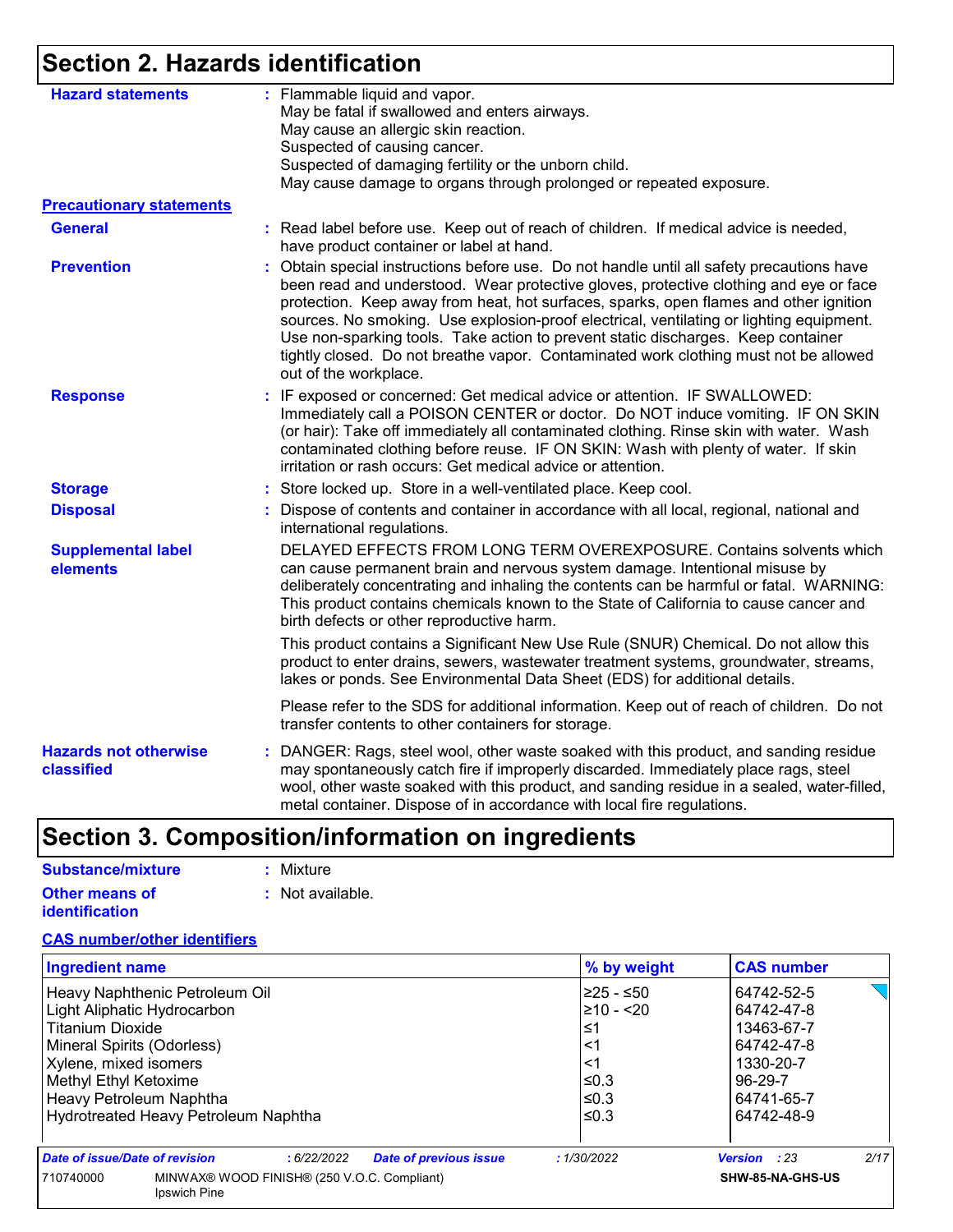### **Section 3. Composition/information on ingredients**

Zirconium 2-Ethylhexanoate 22464-99-9 22464-99-9

Any concentration shown as a range is to protect confidentiality or is due to batch variation.

**There are no additional ingredients present which, within the current knowledge of the supplier and in the concentrations applicable, are classified and hence require reporting in this section.**

**Occupational exposure limits, if available, are listed in Section 8.**

### **Section 4. First aid measures**

| <b>Description of necessary first aid measures</b> |                                                                                                                                                                                                                                                                                                                                                                                                                                                                                                                                                                                                                                                                                                                                                         |
|----------------------------------------------------|---------------------------------------------------------------------------------------------------------------------------------------------------------------------------------------------------------------------------------------------------------------------------------------------------------------------------------------------------------------------------------------------------------------------------------------------------------------------------------------------------------------------------------------------------------------------------------------------------------------------------------------------------------------------------------------------------------------------------------------------------------|
| Eye contact                                        | : Immediately flush eyes with plenty of water, occasionally lifting the upper and lower<br>eyelids. Check for and remove any contact lenses. Continue to rinse for at least 10<br>minutes. Get medical attention.                                                                                                                                                                                                                                                                                                                                                                                                                                                                                                                                       |
| <b>Inhalation</b>                                  | : Remove victim to fresh air and keep at rest in a position comfortable for breathing. If<br>not breathing, if breathing is irregular or if respiratory arrest occurs, provide artificial<br>respiration or oxygen by trained personnel. It may be dangerous to the person providing<br>aid to give mouth-to-mouth resuscitation. Get medical attention. If unconscious, place<br>in recovery position and get medical attention immediately. Maintain an open airway.<br>Loosen tight clothing such as a collar, tie, belt or waistband.                                                                                                                                                                                                               |
| <b>Skin contact</b>                                | : Wash with plenty of soap and water. Remove contaminated clothing and shoes. Wash<br>contaminated clothing thoroughly with water before removing it, or wear gloves.<br>Continue to rinse for at least 10 minutes. Get medical attention. In the event of any<br>complaints or symptoms, avoid further exposure. Wash clothing before reuse. Clean<br>shoes thoroughly before reuse.                                                                                                                                                                                                                                                                                                                                                                   |
| <b>Ingestion</b>                                   | : Get medical attention immediately. Call a poison center or physician. Wash out mouth<br>with water. Remove dentures if any. If material has been swallowed and the exposed<br>person is conscious, give small quantities of water to drink. Stop if the exposed person<br>feels sick as vomiting may be dangerous. Aspiration hazard if swallowed. Can enter<br>lungs and cause damage. Do not induce vomiting. If vomiting occurs, the head should<br>be kept low so that vomit does not enter the lungs. Never give anything by mouth to an<br>unconscious person. If unconscious, place in recovery position and get medical<br>attention immediately. Maintain an open airway. Loosen tight clothing such as a collar,<br>tie, belt or waistband. |

#### **Most important symptoms/effects, acute and delayed**

| <b>Potential acute health effects</b> |                                                                                                                                                      |
|---------------------------------------|------------------------------------------------------------------------------------------------------------------------------------------------------|
| Eye contact                           | : No known significant effects or critical hazards.                                                                                                  |
| <b>Inhalation</b>                     | : No known significant effects or critical hazards.                                                                                                  |
| <b>Skin contact</b>                   | : May cause an allergic skin reaction.                                                                                                               |
| <b>Ingestion</b>                      | : May be fatal if swallowed and enters airways.                                                                                                      |
| <u>Over-exposure signs/symptoms</u>   |                                                                                                                                                      |
| <b>Eye contact</b>                    | : No specific data.                                                                                                                                  |
| <b>Inhalation</b>                     | : Adverse symptoms may include the following:<br>reduced fetal weight<br>increase in fetal deaths<br>skeletal malformations                          |
| <b>Skin contact</b>                   | : Adverse symptoms may include the following:<br>irritation<br>redness<br>reduced fetal weight<br>increase in fetal deaths<br>skeletal malformations |

| Date of issue/Date of revision |                                                             | : 6/22/2022 | <b>Date of previous issue</b> | : 1/30/2022 | <b>Version</b> : 23 |                         | 3/17 |
|--------------------------------|-------------------------------------------------------------|-------------|-------------------------------|-------------|---------------------|-------------------------|------|
| 710740000                      | MINWAX® WOOD FINISH® (250 V.O.C. Compliant)<br>Ipswich Pine |             |                               |             |                     | <b>SHW-85-NA-GHS-US</b> |      |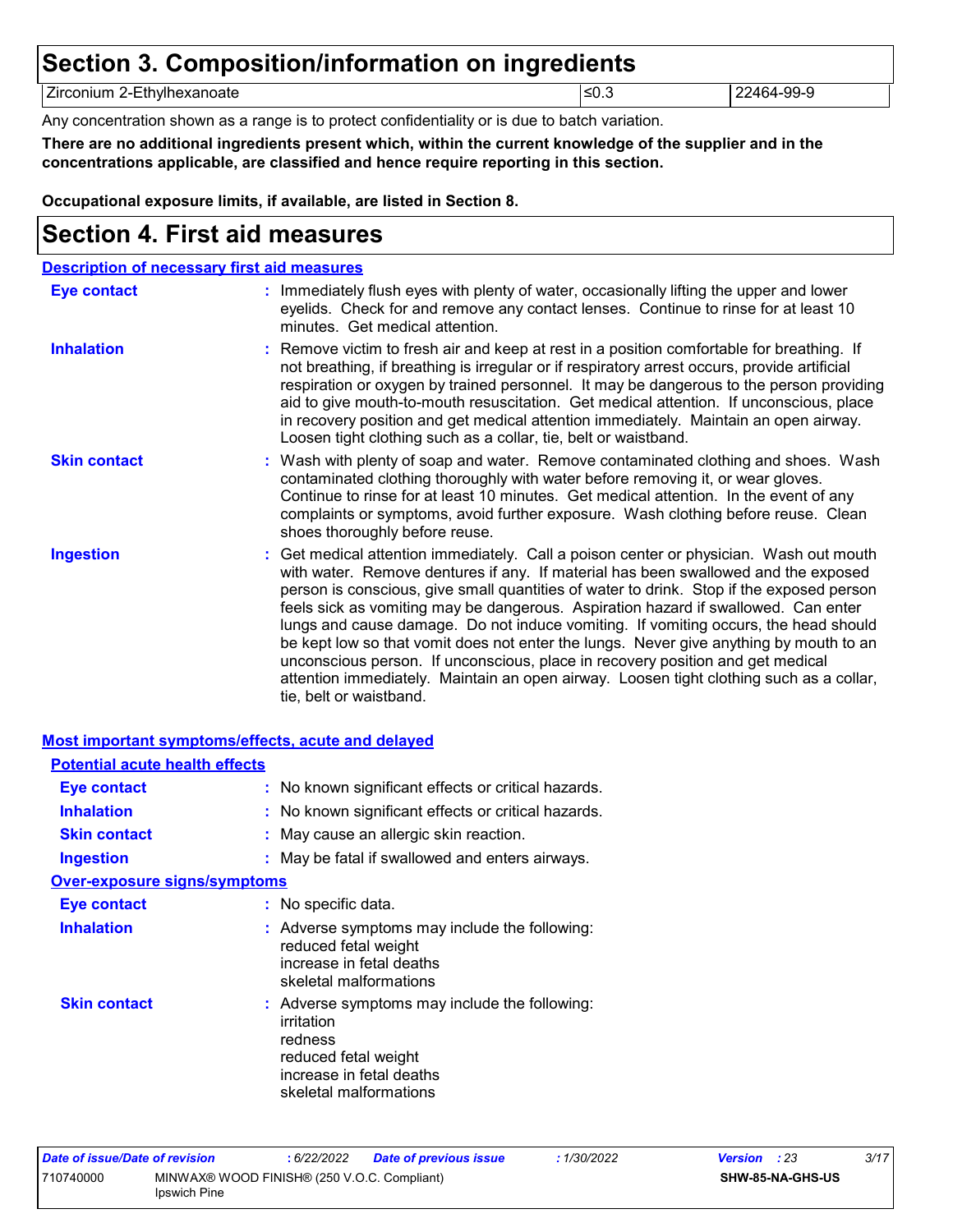### **Section 4. First aid measures**

| <b>Ingestion</b>                  | Adverse symptoms may include the following:<br>÷.<br>nausea or vomiting<br>reduced fetal weight<br>increase in fetal deaths<br>skeletal malformations                                                                                                                 |
|-----------------------------------|-----------------------------------------------------------------------------------------------------------------------------------------------------------------------------------------------------------------------------------------------------------------------|
|                                   | Indication of immediate medical attention and special treatment needed, if necessary                                                                                                                                                                                  |
| <b>Notes to physician</b>         | : Treat symptomatically. Contact poison treatment specialist immediately if large<br>quantities have been ingested or inhaled.                                                                                                                                        |
| <b>Specific treatments</b>        | : No specific treatment.                                                                                                                                                                                                                                              |
| <b>Protection of first-aiders</b> | : No action shall be taken involving any personal risk or without suitable training. It may<br>be dangerous to the person providing aid to give mouth-to-mouth resuscitation. Wash<br>contaminated clothing thoroughly with water before removing it, or wear gloves. |

#### **See toxicological information (Section 11)**

### **Section 5. Fire-fighting measures**

| <b>Extinguishing media</b>                               |                                                                                                                                                                                                                                                                                                                                                                                                                          |
|----------------------------------------------------------|--------------------------------------------------------------------------------------------------------------------------------------------------------------------------------------------------------------------------------------------------------------------------------------------------------------------------------------------------------------------------------------------------------------------------|
| <b>Suitable extinguishing</b><br>media                   | : Use dry chemical, $CO2$ , water spray (fog) or foam.                                                                                                                                                                                                                                                                                                                                                                   |
| <b>Unsuitable extinguishing</b><br>media                 | : Do not use water jet.                                                                                                                                                                                                                                                                                                                                                                                                  |
| <b>Specific hazards arising</b><br>from the chemical     | : Flammable liquid and vapor. Runoff to sewer may create fire or explosion hazard. In a<br>fire or if heated, a pressure increase will occur and the container may burst, with the risk<br>of a subsequent explosion. The vapor/gas is heavier than air and will spread along the<br>ground. Vapors may accumulate in low or confined areas or travel a considerable<br>distance to a source of ignition and flash back. |
| <b>Hazardous thermal</b><br>decomposition products       | : Decomposition products may include the following materials:<br>carbon dioxide<br>carbon monoxide                                                                                                                                                                                                                                                                                                                       |
| <b>Special protective actions</b><br>for fire-fighters   | : Promptly isolate the scene by removing all persons from the vicinity of the incident if<br>there is a fire. No action shall be taken involving any personal risk or without suitable<br>training. Move containers from fire area if this can be done without risk. Use water<br>spray to keep fire-exposed containers cool.                                                                                            |
| <b>Special protective</b><br>equipment for fire-fighters | : Fire-fighters should wear appropriate protective equipment and self-contained breathing<br>apparatus (SCBA) with a full face-piece operated in positive pressure mode.                                                                                                                                                                                                                                                 |

### **Section 6. Accidental release measures**

|                                | <b>Personal precautions, protective equipment and emergency procedures</b>                                                                                                                                                                                                                                                                                                                                                                                                                      |
|--------------------------------|-------------------------------------------------------------------------------------------------------------------------------------------------------------------------------------------------------------------------------------------------------------------------------------------------------------------------------------------------------------------------------------------------------------------------------------------------------------------------------------------------|
| For non-emergency<br>personnel | : No action shall be taken involving any personal risk or without suitable training.<br>Evacuate surrounding areas. Keep unnecessary and unprotected personnel from<br>entering. Do not touch or walk through spilled material. Shut off all ignition sources.<br>No flares, smoking or flames in hazard area. Avoid breathing vapor or mist. Provide<br>adequate ventilation. Wear appropriate respirator when ventilation is inadequate. Put<br>on appropriate personal protective equipment. |
|                                | For emergency responders : If specialized clothing is required to deal with the spillage, take note of any information in<br>Section 8 on suitable and unsuitable materials. See also the information in "For non-<br>emergency personnel".                                                                                                                                                                                                                                                     |

| Date of issue/Date of revision |                                                                    | : 6/22/2022 | <b>Date of previous issue</b> | : 1/30/2022 | <b>Version</b> : 23     | 4/17 |
|--------------------------------|--------------------------------------------------------------------|-------------|-------------------------------|-------------|-------------------------|------|
| 710740000                      | MINWAX® WOOD FINISH® (250 V.O.C. Compliant)<br><b>Ipswich Pine</b> |             |                               |             | <b>SHW-85-NA-GHS-US</b> |      |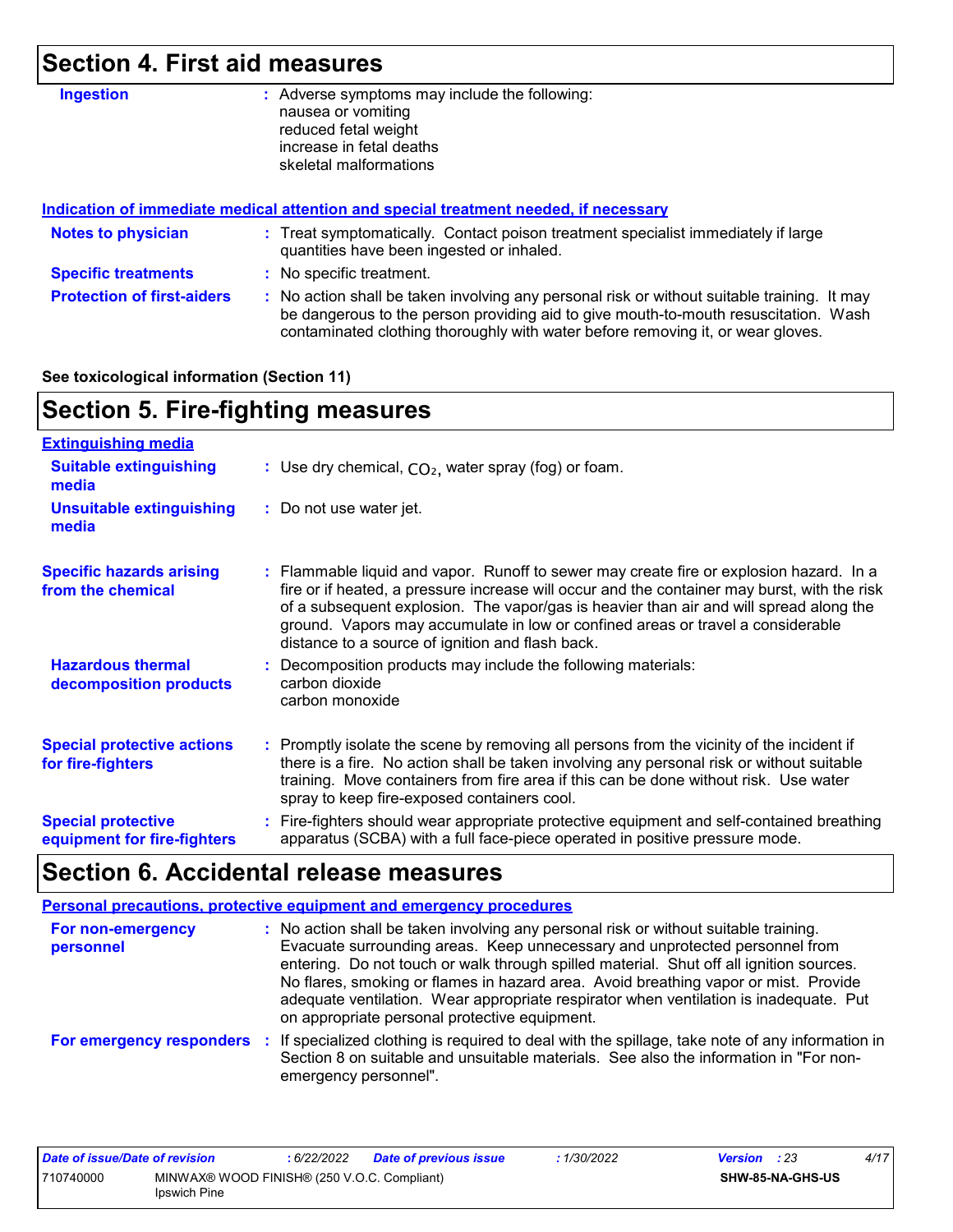### **Section 6. Accidental release measures**

#### **Environmental precautions : This product contains a Significant New Use Rule (SNUR) Chemical. Do not allow this product to enter drains, sewers, wastewater treatment systems, groundwater, streams, lakes or ponds. See Environmental Data Sheet (EDS) for additional details.**

Avoid dispersal of spilled material and runoff and contact with soil, waterways, drains and sewers. Inform the relevant authorities if the product has caused environmental pollution (sewers, waterways, soil or air).

#### **Methods and materials for containment and cleaning up**

#### : Stop leak if without risk. Move containers from spill area. Use spark-proof tools and explosion-proof equipment. Dilute with water and mop up if water-soluble. Alternatively, or if water-insoluble, absorb with an inert dry material and place in an appropriate waste disposal container. Dispose of via a licensed waste disposal contractor. **Small spill :**

Stop leak if without risk. Move containers from spill area. Use spark-proof tools and explosion-proof equipment. Approach release from upwind. Prevent entry into sewers, water courses, basements or confined areas. Wash spillages into an effluent treatment plant or proceed as follows. Contain and collect spillage with non-combustible, absorbent material e.g. sand, earth, vermiculite or diatomaceous earth and place in container for disposal according to local regulations (see Section 13). Dispose of via a licensed waste disposal contractor. Contaminated absorbent material may pose the same hazard as the spilled product. Note: see Section 1 for emergency contact information and Section 13 for waste disposal. **Large spill :**

### **Section 7. Handling and storage**

#### **Precautions for safe handling**

| <b>Protective measures</b>                                                | : Put on appropriate personal protective equipment (see Section 8). Persons with a<br>history of skin sensitization problems should not be employed in any process in which<br>this product is used. Avoid exposure - obtain special instructions before use. Avoid<br>exposure during pregnancy. Do not handle until all safety precautions have been read<br>and understood. Do not get in eyes or on skin or clothing. Do not breathe vapor or mist.<br>Do not swallow. Use only with adequate ventilation. Wear appropriate respirator when<br>ventilation is inadequate. Do not enter storage areas and confined spaces unless<br>adequately ventilated. Keep in the original container or an approved alternative made<br>from a compatible material, kept tightly closed when not in use. Store and use away<br>from heat, sparks, open flame or any other ignition source. Use explosion-proof<br>electrical (ventilating, lighting and material handling) equipment. Use only non-sparking<br>tools. Take precautionary measures against electrostatic discharges. Empty containers<br>retain product residue and can be hazardous. Do not reuse container. |
|---------------------------------------------------------------------------|----------------------------------------------------------------------------------------------------------------------------------------------------------------------------------------------------------------------------------------------------------------------------------------------------------------------------------------------------------------------------------------------------------------------------------------------------------------------------------------------------------------------------------------------------------------------------------------------------------------------------------------------------------------------------------------------------------------------------------------------------------------------------------------------------------------------------------------------------------------------------------------------------------------------------------------------------------------------------------------------------------------------------------------------------------------------------------------------------------------------------------------------------------------------|
| <b>Advice on general</b><br>occupational hygiene                          | : Eating, drinking and smoking should be prohibited in areas where this material is<br>handled, stored and processed. Workers should wash hands and face before eating,<br>drinking and smoking. Remove contaminated clothing and protective equipment before<br>entering eating areas. See also Section 8 for additional information on hygiene<br>measures.                                                                                                                                                                                                                                                                                                                                                                                                                                                                                                                                                                                                                                                                                                                                                                                                        |
| <b>Conditions for safe storage,</b><br>including any<br>incompatibilities | Store in accordance with local regulations. Store in a segregated and approved area.<br>Store in original container protected from direct sunlight in a dry, cool and well-ventilated<br>area, away from incompatible materials (see Section 10) and food and drink. Store<br>locked up. Eliminate all ignition sources. Separate from oxidizing materials. Keep<br>container tightly closed and sealed until ready for use. Containers that have been<br>opened must be carefully resealed and kept upright to prevent leakage. Do not store in<br>unlabeled containers. Use appropriate containment to avoid environmental<br>contamination. See Section 10 for incompatible materials before handling or use.                                                                                                                                                                                                                                                                                                                                                                                                                                                     |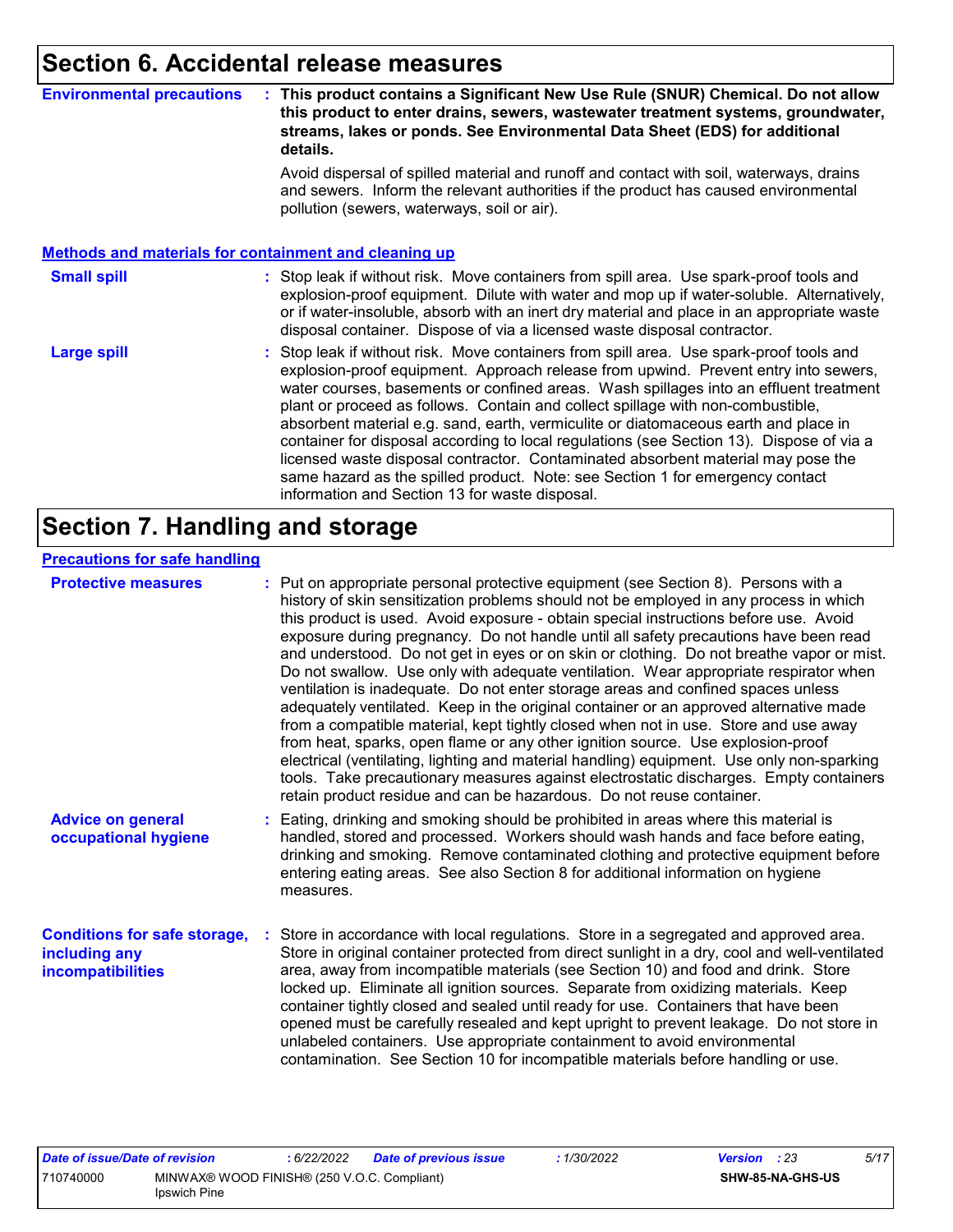#### **Control parameters**

**Occupational exposure limits (OSHA United States)**

| <b>Ingredient name</b>               | CAS#       | <b>Exposure limits</b>                                                                                                                                                                                                                                                                                                                                            |
|--------------------------------------|------------|-------------------------------------------------------------------------------------------------------------------------------------------------------------------------------------------------------------------------------------------------------------------------------------------------------------------------------------------------------------------|
| Heavy Naphthenic Petroleum Oil       | 64742-52-5 | ACGIH TLV (United States, 1/2021).<br>TWA: 5 mg/m <sup>3</sup> 8 hours. Form: Inhalable<br>fraction<br>OSHA PEL (United States, 5/2018).<br>TWA: 5 mg/m <sup>3</sup> 8 hours.<br>NIOSH REL (United States, 10/2020).<br>TWA: 5 mg/m <sup>3</sup> 10 hours. Form: Mist<br>STEL: 10 mg/m <sup>3</sup> 15 minutes. Form: Mist                                        |
| Light Aliphatic Hydrocarbon          | 64742-47-8 | ACGIH TLV (United States, 1/2021).<br>Absorbed through skin.<br>TWA: 200 mg/m <sup>3</sup> , (as total hydrocarbon<br>vapor) 8 hours.                                                                                                                                                                                                                             |
| <b>Titanium Dioxide</b>              | 13463-67-7 | ACGIH TLV (United States, 1/2021).<br>TWA: 10 mg/m <sup>3</sup> 8 hours.<br>OSHA PEL (United States, 5/2018).<br>TWA: 15 mg/m <sup>3</sup> 8 hours. Form: Total dust                                                                                                                                                                                              |
| Mineral Spirits (Odorless)           | 64742-47-8 | ACGIH TLV (United States, 1/2021).<br>Absorbed through skin.<br>TWA: 200 mg/m <sup>3</sup> , (as total hydrocarbon<br>vapor) 8 hours.                                                                                                                                                                                                                             |
| Xylene, mixed isomers                | 1330-20-7  | ACGIH TLV (United States, 1/2021).<br>TWA: 100 ppm 8 hours.<br>TWA: 434 mg/m <sup>3</sup> 8 hours.<br>STEL: 150 ppm 15 minutes.<br>STEL: 651 mg/m <sup>3</sup> 15 minutes.<br>OSHA PEL (United States, 5/2018).<br>TWA: 100 ppm 8 hours.<br>TWA: 435 mg/m <sup>3</sup> 8 hours.                                                                                   |
| Methyl Ethyl Ketoxime                | 96-29-7    | OARS WEEL (United States, 1/2021). Skin<br>sensitizer.<br>TWA: 10 ppm 8 hours.                                                                                                                                                                                                                                                                                    |
| Naphtha (petroleum), heavy alkylate  | 64741-65-7 | None.                                                                                                                                                                                                                                                                                                                                                             |
| Hydrotreated Heavy Petroleum Naphtha | 64742-48-9 | None.                                                                                                                                                                                                                                                                                                                                                             |
| Zirconium 2-Ethylhexanoate           | 22464-99-9 | ACGIH TLV (United States, 1/2021).<br>TWA: $5 \text{ mg/m}^3$ , (as Zr) 8 hours.<br>STEL: 10 mg/m <sup>3</sup> , (as Zr) 15 minutes.<br>NIOSH REL (United States, 10/2020).<br>TWA: $5 \text{ mg/m}^3$ , (as Zr) 10 hours.<br>STEL: 10 mg/m <sup>3</sup> , (as Zr) 15 minutes.<br>OSHA PEL (United States, 5/2018).<br>TWA: $5 \text{ mg/m}^3$ , (as Zr) 8 hours. |

#### **Occupational exposure limits (Canada)**

| <b>Ingredient name</b>                                                   |  |            | CAS#<br><b>Exposure limits</b> |                                                                |                                                                                                                                                                                                                                                |                     |      |
|--------------------------------------------------------------------------|--|------------|--------------------------------|----------------------------------------------------------------|------------------------------------------------------------------------------------------------------------------------------------------------------------------------------------------------------------------------------------------------|---------------------|------|
| Petroleum refining, hydrotreated light distillate                        |  |            | 64742-47-8                     | vapour) 8 hours.<br>Absorbed through skin.<br>vapour) 8 hours. | <b>CA British Columbia Provincial (Canada,</b><br>6/2021). Absorbed through skin.<br>TWA: 200 mg/m <sup>3</sup> , (as total hydrocarbon<br>CA Alberta Provincial (Canada, 6/2018).<br>8 hrs OEL: 200 mg/m <sup>3</sup> , (as total hydrocarbon |                     |      |
| Date of issue/Date of revision                                           |  | :6/22/2022 | <b>Date of previous issue</b>  |                                                                | :1/30/2022                                                                                                                                                                                                                                     | <b>Version</b> : 23 | 6/17 |
| MINWAX® WOOD FINISH® (250 V.O.C. Compliant)<br>710740000<br>Ipswich Pine |  |            |                                |                                                                | SHW-85-NA-GHS-US                                                                                                                                                                                                                               |                     |      |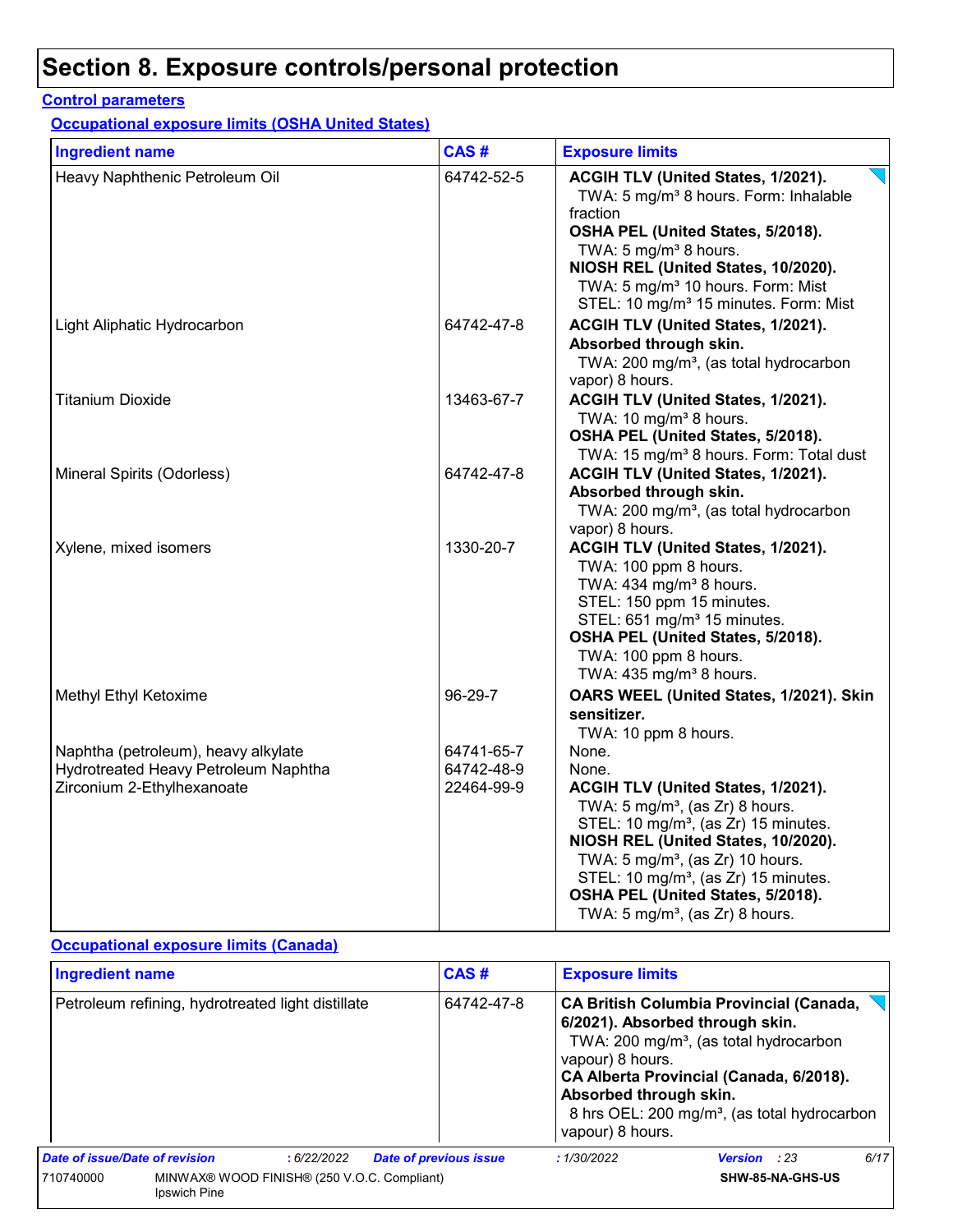| Titanium dioxide                                    | 13463-67-7            | CA Ontario Provincial (Canada, 6/2019).<br>Absorbed through skin.<br>TWA: 200 mg/m <sup>3</sup> , (as total hydrocarbon<br>vapour) 8 hours.                                                                                                                                                                                                                                                                                                                                                                                                                                                                                                                                                                                           |
|-----------------------------------------------------|-----------------------|---------------------------------------------------------------------------------------------------------------------------------------------------------------------------------------------------------------------------------------------------------------------------------------------------------------------------------------------------------------------------------------------------------------------------------------------------------------------------------------------------------------------------------------------------------------------------------------------------------------------------------------------------------------------------------------------------------------------------------------|
|                                                     |                       |                                                                                                                                                                                                                                                                                                                                                                                                                                                                                                                                                                                                                                                                                                                                       |
|                                                     |                       | <b>CA British Columbia Provincial (Canada,</b><br>$6/2021$ ).<br>TWA: 10 mg/m <sup>3</sup> 8 hours. Form: Total dust<br>TWA: 3 mg/m <sup>3</sup> 8 hours. Form: respirable<br>fraction<br>CA Quebec Provincial (Canada, 6/2021).<br>TWAEV: 10 mg/m <sup>3</sup> 8 hours. Form: Total dust.<br>CA Alberta Provincial (Canada, 6/2018).<br>8 hrs OEL: 10 mg/m <sup>3</sup> 8 hours.<br>CA Ontario Provincial (Canada, 6/2019).<br>TWA: 10 mg/m <sup>3</sup> 8 hours.<br><b>CA Saskatchewan Provincial (Canada,</b><br>7/2013).<br>STEL: 20 mg/m <sup>3</sup> 15 minutes.<br>TWA: 10 mg/m <sup>3</sup> 8 hours.                                                                                                                          |
| Petroleum refining, hydrotreated light distillate   | 64742-47-8            | <b>CA British Columbia Provincial (Canada,</b><br>6/2021). Absorbed through skin.<br>TWA: 200 mg/m <sup>3</sup> , (as total hydrocarbon<br>vapour) 8 hours.<br>CA Alberta Provincial (Canada, 6/2018).<br>Absorbed through skin.<br>8 hrs OEL: 200 mg/m <sup>3</sup> , (as total hydrocarbon<br>vapour) 8 hours.<br>CA Ontario Provincial (Canada, 6/2019).<br>Absorbed through skin.<br>TWA: 200 mg/m <sup>3</sup> , (as total hydrocarbon<br>vapour) 8 hours.                                                                                                                                                                                                                                                                       |
| Xylene                                              | 1330-20-7             | CA Alberta Provincial (Canada, 6/2018).<br>8 hrs OEL: 100 ppm 8 hours.<br>15 min OEL: 651 mg/m <sup>3</sup> 15 minutes.<br>15 min OEL: 150 ppm 15 minutes.<br>8 hrs OEL: 434 mg/m <sup>3</sup> 8 hours.<br><b>CA British Columbia Provincial (Canada,</b><br>$6/2021$ ).<br>TWA: 100 ppm 8 hours.<br>STEL: 150 ppm 15 minutes.<br>CA Quebec Provincial (Canada, 6/2021).<br>TWAEV: 100 ppm 8 hours.<br>TWAEV: 434 mg/m <sup>3</sup> 8 hours.<br>STEV: 150 ppm 15 minutes.<br>STEV: 651 mg/m <sup>3</sup> 15 minutes.<br>CA Ontario Provincial (Canada, 6/2019).<br>STEL: 150 ppm 15 minutes.<br>TWA: 100 ppm 8 hours.<br><b>CA Saskatchewan Provincial (Canada,</b><br>7/2013).<br>STEL: 150 ppm 15 minutes.<br>TWA: 100 ppm 8 hours. |
| Methyl Ethyl Ketoxime<br>Zirconium 2-Ethylhexanoate | 96-29-7<br>22464-99-9 | OARS WEEL (United States, 1/2021). Skin<br>sensitizer.<br>TWA: 10 ppm 8 hours.<br>CA Alberta Provincial (Canada, 6/2018).                                                                                                                                                                                                                                                                                                                                                                                                                                                                                                                                                                                                             |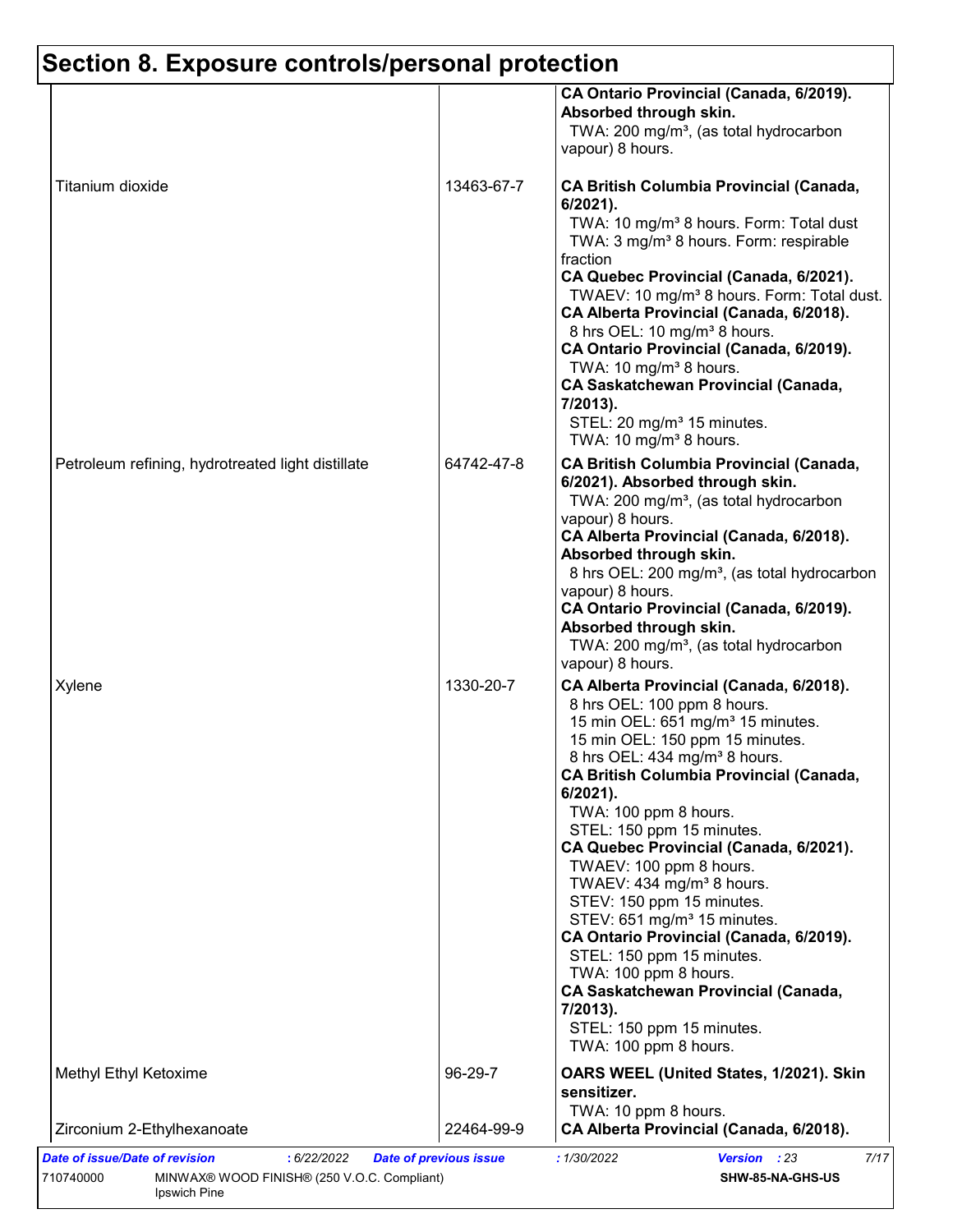| 2-Butoxyethanol | 111-76-2 | 8 hrs OEL: 5 mg/m <sup>3</sup> , (as Zr) 8 hours.<br>15 min OEL: 10 mg/m <sup>3</sup> , (as Zr) 15 minutes.<br><b>CA British Columbia Provincial (Canada,</b><br>$6/2021$ ).<br>TWA: $5 \text{ mg/m}^3$ , (as Zr) 8 hours.<br>STEL: 10 mg/m <sup>3</sup> , (as Zr) 15 minutes.<br>CA Quebec Provincial (Canada, 6/2021).<br>TWAEV: $5 \text{ mg/m}^3$ , (as Zr) 8 hours.<br>STEV: 10 mg/m <sup>3</sup> , (as Zr) 15 minutes.<br>CA Ontario Provincial (Canada, 6/2019).<br>STEL: 10 mg/m <sup>3</sup> , (as Zr) 15 minutes.<br>TWA: 5 mg/m <sup>3</sup> , (as Zr) 8 hours.<br>CA Alberta Provincial (Canada, 6/2018). |
|-----------------|----------|-----------------------------------------------------------------------------------------------------------------------------------------------------------------------------------------------------------------------------------------------------------------------------------------------------------------------------------------------------------------------------------------------------------------------------------------------------------------------------------------------------------------------------------------------------------------------------------------------------------------------|
|                 |          | 8 hrs OEL: 97 mg/m <sup>3</sup> 8 hours.<br>8 hrs OEL: 20 ppm 8 hours.<br><b>CA British Columbia Provincial (Canada,</b><br>$6/2021$ ).<br>TWA: 20 ppm 8 hours.<br>CA Ontario Provincial (Canada, 6/2019).<br>TWA: 20 ppm 8 hours.<br>CA Quebec Provincial (Canada, 6/2021).<br>TWAEV: 20 ppm 8 hours.<br><b>CA Saskatchewan Provincial (Canada,</b><br>7/2013).<br>STEL: 30 ppm 15 minutes.<br>TWA: 20 ppm 8 hours.                                                                                                                                                                                                  |

#### **Occupational exposure limits (Mexico)**

|                             | CAS#       | <b>Exposure limits</b>                                                                                                                       |
|-----------------------------|------------|----------------------------------------------------------------------------------------------------------------------------------------------|
| Light Aliphatic Hydrocarbon | 64742-47-8 | <b>ACGIH TLV (United States, 1/2021).</b><br>Absorbed through skin.<br>TWA: 200 mg/m <sup>3</sup> , (as total hydrocarbon<br>vapor) 8 hours. |
| Zirconium 2-Ethylhexanoate  | 22464-99-9 | NOM-010-STPS-2014 (Mexico, 4/2016).<br>TWA: $5 \text{ mg/m}^3$ , (as Zr) 8 hours.<br>STEL: 10 mg/m <sup>3</sup> , (as Zr) 15 minutes.        |

| <b>Appropriate engineering</b><br>controls       | : Use only with adequate ventilation. Use process enclosures, local exhaust ventilation or<br>other engineering controls to keep worker exposure to airborne contaminants below any<br>recommended or statutory limits. The engineering controls also need to keep gas,<br>vapor or dust concentrations below any lower explosive limits. Use explosion-proof<br>ventilation equipment. |
|--------------------------------------------------|-----------------------------------------------------------------------------------------------------------------------------------------------------------------------------------------------------------------------------------------------------------------------------------------------------------------------------------------------------------------------------------------|
| <b>Environmental exposure</b><br><b>controls</b> | This product contains a Significant New Use Rule (SNUR) Chemical. Do not allow<br>this product to enter drains, sewers, wastewater treatment systems, groundwater,<br>streams, lakes or ponds. See Environmental Data Sheet (EDS) for additional<br>details.                                                                                                                            |
|                                                  | Emissions from ventilation or work process equipment should be checked to ensure<br>they comply with the requirements of environmental protection legislation. In some<br>cases, fume scrubbers, filters or engineering modifications to the process equipment<br>will be necessary to reduce emissions to acceptable levels.                                                           |
| Individual protection measures                   |                                                                                                                                                                                                                                                                                                                                                                                         |

#### **Individual protection measures**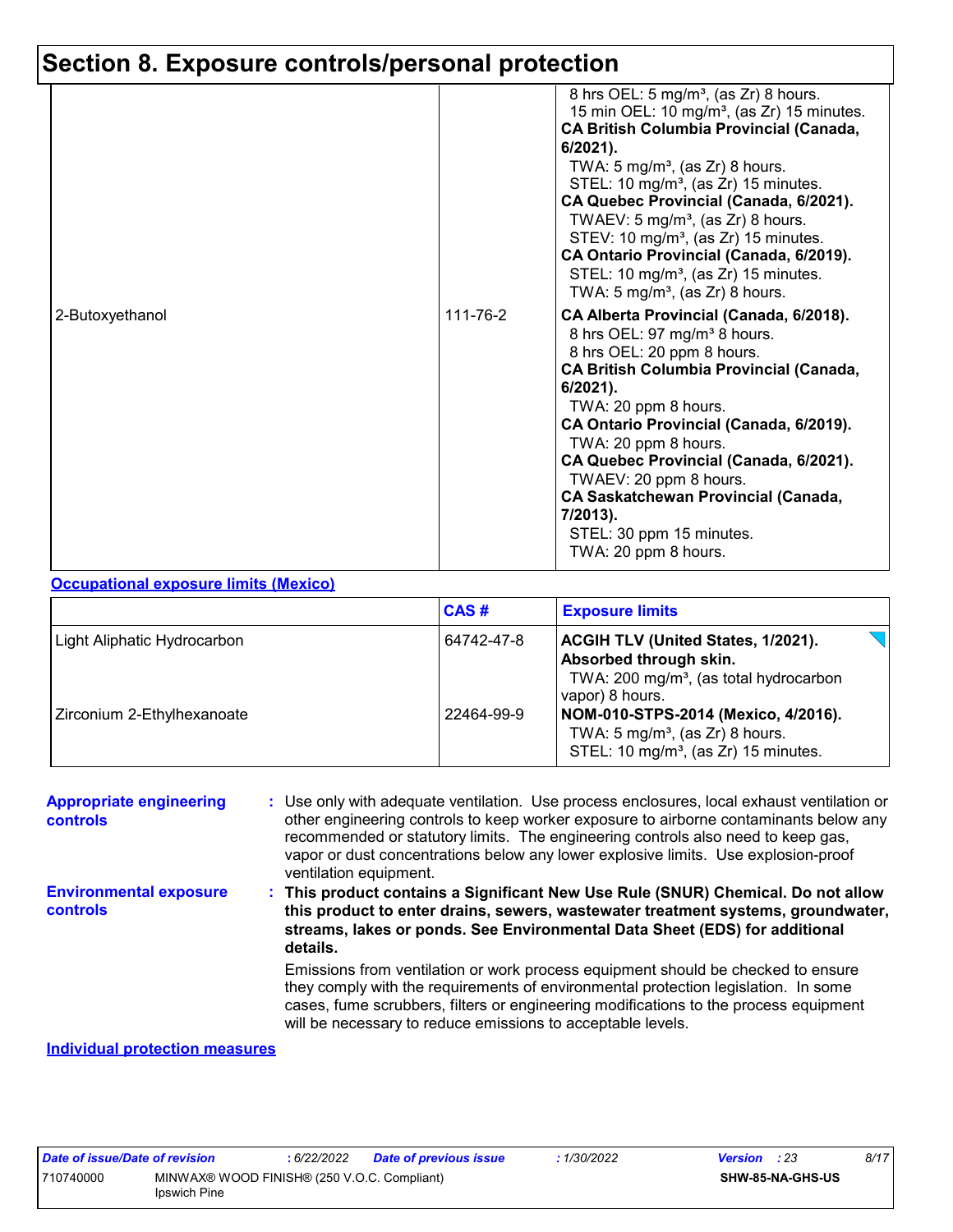| <b>Hygiene measures</b>       | : Wash hands, forearms and face thoroughly after handling chemical products, before<br>eating, smoking and using the lavatory and at the end of the working period.<br>Appropriate techniques should be used to remove potentially contaminated clothing.<br>Contaminated work clothing should not be allowed out of the workplace. Wash<br>contaminated clothing before reusing. Ensure that eyewash stations and safety<br>showers are close to the workstation location.                                                                                                                                            |
|-------------------------------|------------------------------------------------------------------------------------------------------------------------------------------------------------------------------------------------------------------------------------------------------------------------------------------------------------------------------------------------------------------------------------------------------------------------------------------------------------------------------------------------------------------------------------------------------------------------------------------------------------------------|
| <b>Eye/face protection</b>    | : Safety eyewear complying with an approved standard should be used when a risk<br>assessment indicates this is necessary to avoid exposure to liquid splashes, mists,<br>gases or dusts. If contact is possible, the following protection should be worn, unless<br>the assessment indicates a higher degree of protection: safety glasses with side-<br>shields.                                                                                                                                                                                                                                                     |
| <b>Skin protection</b>        |                                                                                                                                                                                                                                                                                                                                                                                                                                                                                                                                                                                                                        |
| <b>Hand protection</b>        | : Chemical-resistant, impervious gloves complying with an approved standard should be<br>worn at all times when handling chemical products if a risk assessment indicates this is<br>necessary. Considering the parameters specified by the glove manufacturer, check<br>during use that the gloves are still retaining their protective properties. It should be<br>noted that the time to breakthrough for any glove material may be different for different<br>glove manufacturers. In the case of mixtures, consisting of several substances, the<br>protection time of the gloves cannot be accurately estimated. |
| <b>Body protection</b>        | : Personal protective equipment for the body should be selected based on the task being<br>performed and the risks involved and should be approved by a specialist before<br>handling this product. When there is a risk of ignition from static electricity, wear anti-<br>static protective clothing. For the greatest protection from static discharges, clothing<br>should include anti-static overalls, boots and gloves.                                                                                                                                                                                         |
| <b>Other skin protection</b>  | : Appropriate footwear and any additional skin protection measures should be selected<br>based on the task being performed and the risks involved and should be approved by a<br>specialist before handling this product.                                                                                                                                                                                                                                                                                                                                                                                              |
| <b>Respiratory protection</b> | : Based on the hazard and potential for exposure, select a respirator that meets the<br>appropriate standard or certification. Respirators must be used according to a<br>respiratory protection program to ensure proper fitting, training, and other important<br>aspects of use.                                                                                                                                                                                                                                                                                                                                    |

### **Section 9. Physical and chemical properties**

The conditions of measurement of all properties are at standard temperature and pressure unless otherwise indicated.

| <b>Appearance</b>                                                                                           |                                                            |                        |      |  |
|-------------------------------------------------------------------------------------------------------------|------------------------------------------------------------|------------------------|------|--|
| <b>Physical state</b>                                                                                       | : Liquid.                                                  |                        |      |  |
| <b>Color</b>                                                                                                | : Not available.                                           |                        |      |  |
| <b>Odor</b>                                                                                                 | : Not available.                                           |                        |      |  |
| <b>Odor threshold</b>                                                                                       | : Not available.                                           |                        |      |  |
| pH                                                                                                          | : Not applicable.                                          |                        |      |  |
| <b>Melting point/freezing point</b>                                                                         | : Not available.                                           |                        |      |  |
| : $148^{\circ}$ C (298.4 $^{\circ}$ F)<br><b>Boiling point, initial boiling</b><br>point, and boiling range |                                                            |                        |      |  |
| <b>Flash point</b><br>: Closed cup: 39°C (102.2°F) [Pensky-Martens Closed Cup]                              |                                                            |                        |      |  |
| <b>Evaporation rate</b>                                                                                     | $\therefore$ 0.13 (butyl acetate = 1)                      |                        |      |  |
| <b>Flammability</b>                                                                                         | : Not available.                                           |                        |      |  |
| Lower and upper explosion<br>limit/flammability limit                                                       | $:$ Lower: 1%<br>Upper: 6%                                 |                        |      |  |
| <b>Vapor pressure</b>                                                                                       | $: 0.17$ kPa (1.27 mm Hg)                                  |                        |      |  |
| <b>Relative vapor density</b>                                                                               | : $5$ [Air = 1]                                            |                        |      |  |
| <b>Relative density</b>                                                                                     | : 0.94                                                     |                        |      |  |
| <b>Date of issue/Date of revision</b>                                                                       | :6/22/2022<br><b>Date of previous issue</b><br>: 1/30/2022 | <b>Version</b><br>: 23 | 9/17 |  |
| 710740000<br><b>Ipswich Pine</b>                                                                            | MINWAX® WOOD FINISH® (250 V.O.C. Compliant)                | SHW-85-NA-GHS-US       |      |  |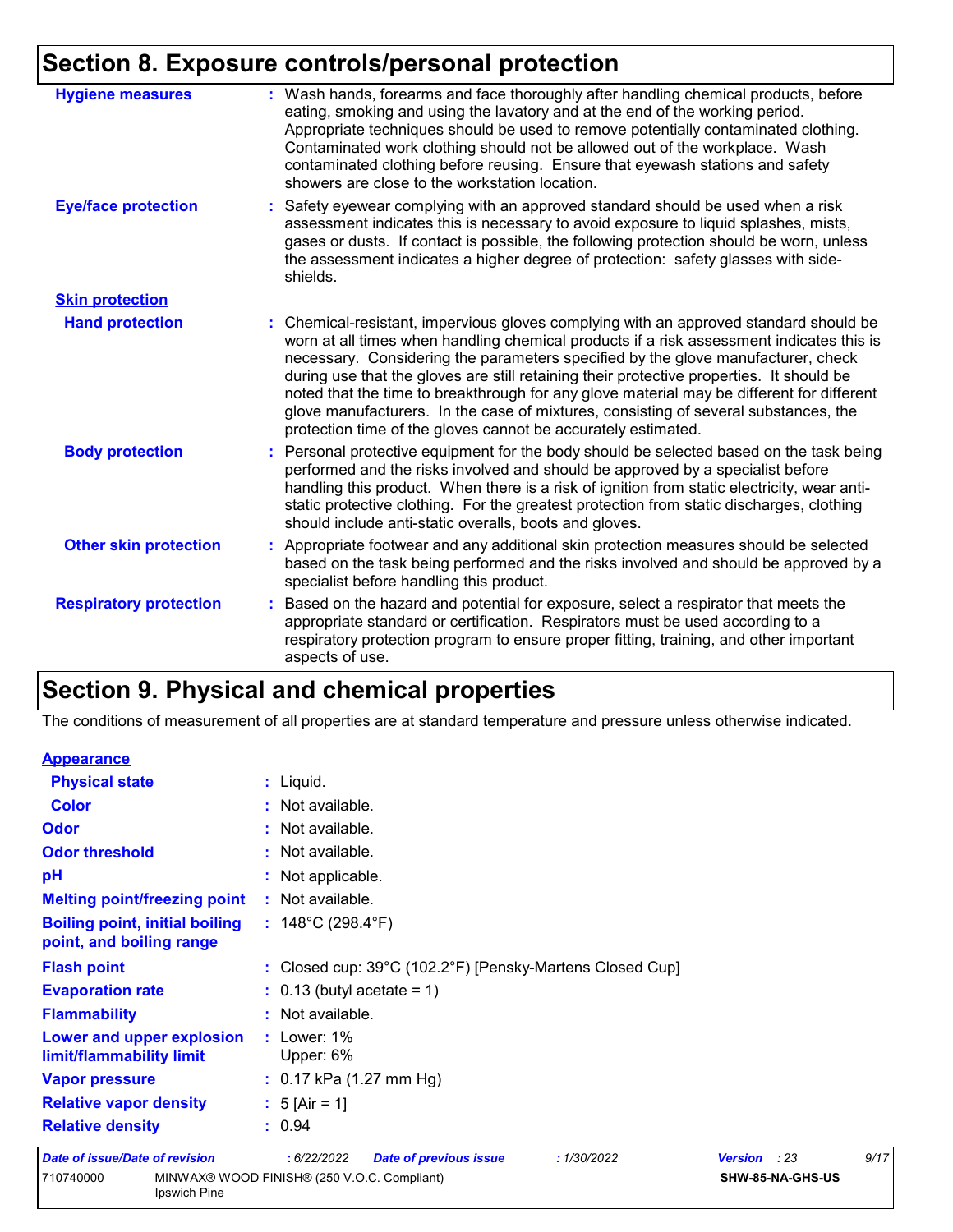### **Section 9. Physical and chemical properties**

| <b>Solubility</b>                                 | : Not available.                                               |
|---------------------------------------------------|----------------------------------------------------------------|
| <b>Partition coefficient: n-</b><br>octanol/water | : Not applicable.                                              |
| <b>Auto-ignition temperature</b>                  | : Not available.                                               |
| <b>Decomposition temperature</b>                  | : Not available.                                               |
| <b>Viscosity</b>                                  | Kinematic (40°C (104°F)): <20.5 mm <sup>2</sup> /s (<20.5 cSt) |
| <b>Molecular weight</b>                           | Not applicable.<br>÷                                           |
| <b>Aerosol product</b>                            |                                                                |
| <b>Heat of combustion</b>                         | $: 16.198$ kJ/g                                                |

### **Section 10. Stability and reactivity**

| <b>Reactivity</b>                                   | : No specific test data related to reactivity available for this product or its ingredients.                                                                                                                                               |
|-----------------------------------------------------|--------------------------------------------------------------------------------------------------------------------------------------------------------------------------------------------------------------------------------------------|
| <b>Chemical stability</b>                           | : The product is stable.                                                                                                                                                                                                                   |
| <b>Possibility of hazardous</b><br><b>reactions</b> | : Under normal conditions of storage and use, hazardous reactions will not occur.                                                                                                                                                          |
| <b>Conditions to avoid</b>                          | : Avoid all possible sources of ignition (spark or flame). Do not pressurize, cut, weld,<br>braze, solder, drill, grind or expose containers to heat or sources of ignition. Do not<br>allow vapor to accumulate in low or confined areas. |
| <b>Incompatible materials</b>                       | : Reactive or incompatible with the following materials:<br>oxidizing materials                                                                                                                                                            |
| <b>Hazardous decomposition</b><br><b>products</b>   | : Under normal conditions of storage and use, hazardous decomposition products should<br>not be produced.                                                                                                                                  |

### **Section 11. Toxicological information**

#### **Information on toxicological effects**

**Acute toxicity**

| <b>Product/ingredient name</b>                 | <b>Result</b>                | <b>Species</b> | <b>Dose</b>            | <b>Exposure</b> |
|------------------------------------------------|------------------------------|----------------|------------------------|-----------------|
| Heavy Naphthenic Petroleum<br>Oil              | LD50 Oral                    | Rat            | >5000 mg/kg            |                 |
| Xylene, mixed isomers                          | <b>LC50 Inhalation Gas.</b>  | Rat            | 6700 ppm               | 4 hours         |
|                                                | LD50 Oral                    | Rat            | 4300 mg/kg             |                 |
| Methyl Ethyl Ketoxime                          | LD50 Oral                    | Rat            | 930 mg/kg              |                 |
| <b>Hydrotreated Heavy</b><br>Petroleum Naphtha | <b>LC50 Inhalation Vapor</b> | Rat            | 8500 mg/m <sup>3</sup> | 4 hours         |
|                                                | LD50 Oral                    | Rat            | >6 g/kg                |                 |
| Zirconium 2-Ethylhexanoate                     | LD50 Dermal<br>LD50 Oral     | Rabbit<br>Rat  | >5 g/kg<br>$>5$ g/kg   |                 |

#### **Irritation/Corrosion**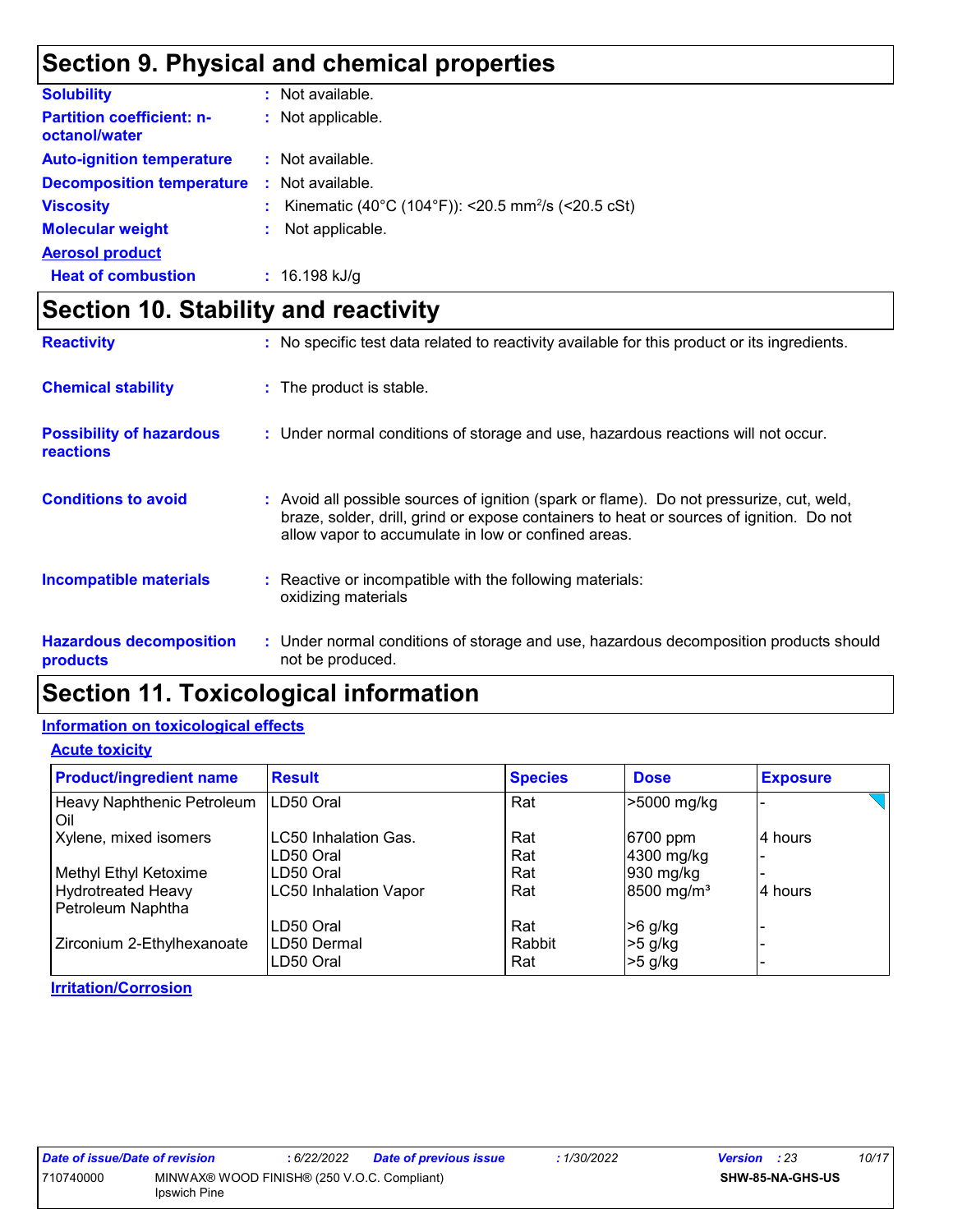### **Section 11. Toxicological information**

| <b>Product/ingredient name</b>    | <b>Result</b>            | <b>Species</b> | <b>Score</b> | <b>Exposure</b>      | <b>Observation</b> |
|-----------------------------------|--------------------------|----------------|--------------|----------------------|--------------------|
| Heavy Naphthenic Petroleum<br>Oil | Skin - Severe irritant   | Rabbit         |              | 500 mg               |                    |
| <b>Titanium Dioxide</b>           | Skin - Mild irritant     | Human          |              | 72 hours 300<br>ug I | $\blacksquare$     |
| Xylene, mixed isomers             | Eyes - Mild irritant     | Rabbit         |              | 87 mg                |                    |
|                                   | Eyes - Severe irritant   | Rabbit         |              | 24 hours 5<br>mg     |                    |
|                                   | Skin - Mild irritant     | Rat            |              | 8 hours 60 uL        |                    |
|                                   | Skin - Moderate irritant | Rabbit         |              | 24 hours 500         |                    |
|                                   |                          |                |              | mg                   |                    |
|                                   | Skin - Moderate irritant | Rabbit         |              | $100\%$              | ۰                  |
| Methyl Ethyl Ketoxime             | Eyes - Severe irritant   | Rabbit         |              | 100 uL               |                    |

#### **Sensitization**

Not available.

#### **Mutagenicity**

Not available.

#### **Carcinogenicity**

Not available.

#### **Classification**

| <b>Product/ingredient name</b> | <b>OSHA</b> | <b>IARC</b> | <b>NTP</b> |
|--------------------------------|-------------|-------------|------------|
| <b>Titanium Dioxide</b>        |             | 2B          |            |
| Xylene, mixed isomers          |             |             |            |

#### **Reproductive toxicity**

Not available.

#### **Teratogenicity**

Not available.

#### **Specific target organ toxicity (single exposure)**

| <b>Name</b>                          | <b>Category</b> | <b>Route of</b><br>exposure | <b>Target organs</b>            |
|--------------------------------------|-----------------|-----------------------------|---------------------------------|
| Light Aliphatic Hydrocarbon          | Category 3      |                             | Respiratory tract<br>irritation |
|                                      | Category 3      |                             | Narcotic effects                |
| Mineral Spirits (Odorless)           | Category 3      |                             | Respiratory tract<br>irritation |
|                                      | Category 3      |                             | l Narcotic effects              |
| Xylene, mixed isomers                | Category 3      |                             | Respiratory tract<br>irritation |
| Methyl Ethyl Ketoxime                | Category 1      |                             | upper respiratory<br>tract      |
|                                      | Category 3      |                             | Narcotic effects                |
| Hydrotreated Heavy Petroleum Naphtha | Category 3      |                             | Respiratory tract<br>irritation |
|                                      | Category 3      |                             | l Narcotic effects              |

**Specific target organ toxicity (repeated exposure)**

| Date of issue/Date of revision |                                             | : 6/22/2022 | Date of previous issue | 1/30/2022 | <b>Version</b> : 23 | 11/17 |
|--------------------------------|---------------------------------------------|-------------|------------------------|-----------|---------------------|-------|
| 710740000                      | MINWAX® WOOD FINISH® (250 V.O.C. Compliant) |             |                        |           | SHW-85-NA-GHS-US    |       |
|                                | <b>Ipswich Pine</b>                         |             |                        |           |                     |       |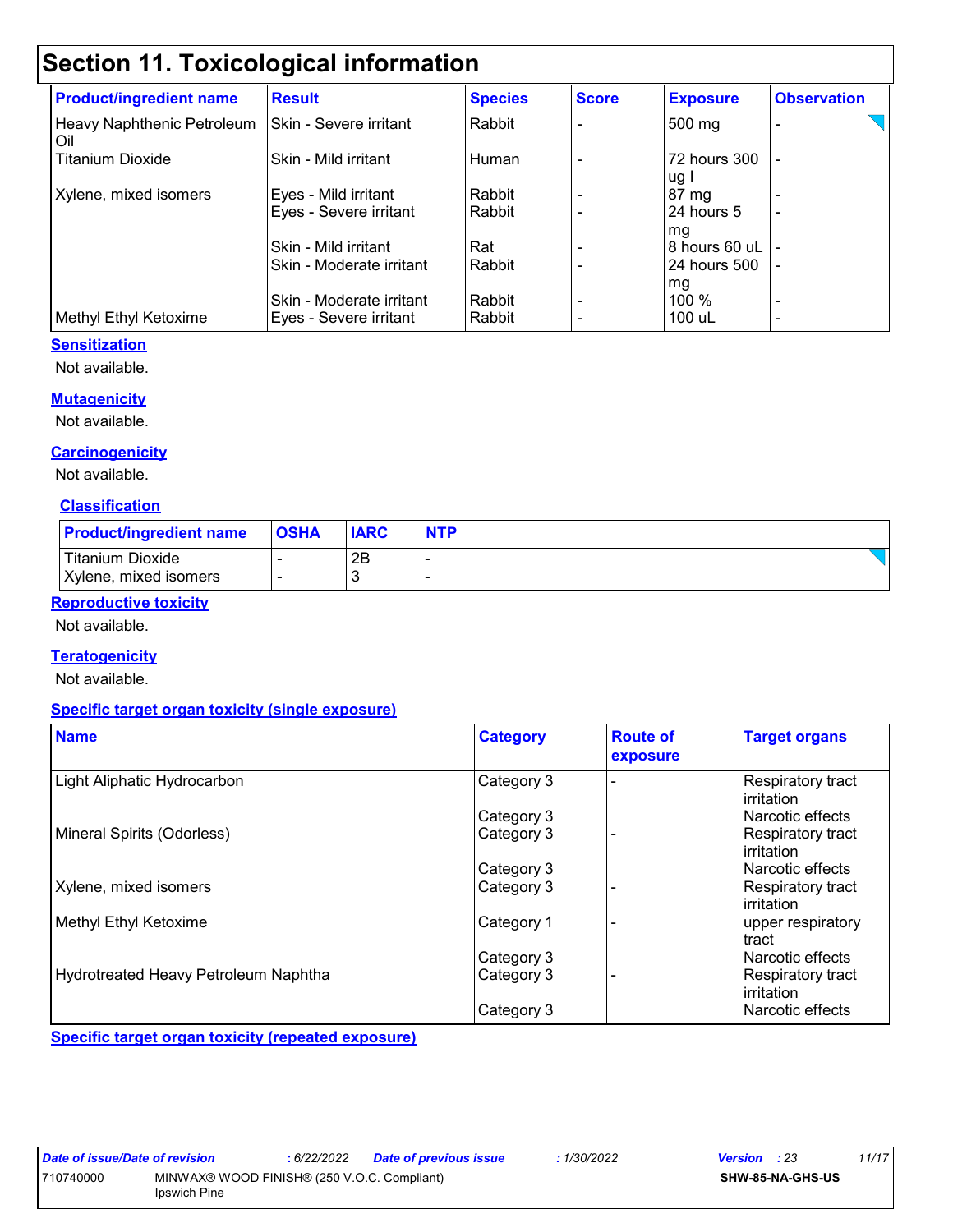# **Section 11. Toxicological information**

| <b>Name</b>                          | <b>Category</b> | <b>Route of</b><br>exposure | <b>Target organs</b> |
|--------------------------------------|-----------------|-----------------------------|----------------------|
| Light Aliphatic Hydrocarbon          | Category 2      |                             |                      |
| Mineral Spirits (Odorless)           | Category 2      |                             |                      |
| Xylene, mixed isomers                | Category 2      |                             |                      |
| Methyl Ethyl Ketoxime                | Category 2      |                             | blood system         |
| Hydrotreated Heavy Petroleum Naphtha | Category 2      |                             |                      |

#### **Aspiration hazard**

| <b>Name</b>                          | <b>Result</b>                         |
|--------------------------------------|---------------------------------------|
| Light Aliphatic Hydrocarbon          | <b>ASPIRATION HAZARD - Category 1</b> |
| Mineral Spirits (Odorless)           | <b>ASPIRATION HAZARD - Category 1</b> |
| Xylene, mixed isomers                | <b>ASPIRATION HAZARD - Category 1</b> |
| Naphtha (petroleum), heavy alkylate  | <b>ASPIRATION HAZARD - Category 1</b> |
| Hydrotreated Heavy Petroleum Naphtha | <b>ASPIRATION HAZARD - Category 1</b> |

| Information on the likely | : Not available. |
|---------------------------|------------------|
| routes of exposure        |                  |

| <b>Potential acute health effects</b> |  |  |
|---------------------------------------|--|--|

| <b>Eye contact</b>  | : No known significant effects or critical hazards. |
|---------------------|-----------------------------------------------------|
| <b>Inhalation</b>   | : No known significant effects or critical hazards. |
| <b>Skin contact</b> | : May cause an allergic skin reaction.              |
| <b>Ingestion</b>    | : May be fatal if swallowed and enters airways.     |

|                     | <b>Symptoms related to the physical, chemical and toxicological characteristics</b>                                                                  |
|---------------------|------------------------------------------------------------------------------------------------------------------------------------------------------|
| <b>Eye contact</b>  | : No specific data.                                                                                                                                  |
| <b>Inhalation</b>   | : Adverse symptoms may include the following:<br>reduced fetal weight<br>increase in fetal deaths<br>skeletal malformations                          |
| <b>Skin contact</b> | : Adverse symptoms may include the following:<br>irritation<br>redness<br>reduced fetal weight<br>increase in fetal deaths<br>skeletal malformations |
| <b>Ingestion</b>    | : Adverse symptoms may include the following:<br>nausea or vomiting<br>reduced fetal weight<br>increase in fetal deaths<br>skeletal malformations    |

|                                                               | Delayed and immediate effects and also chronic effects from short and long term exposure |
|---------------------------------------------------------------|------------------------------------------------------------------------------------------|
| <b>Short term exposure</b>                                    |                                                                                          |
| <b>Potential immediate : Not available.</b><br><b>effects</b> |                                                                                          |
| <b>Potential delayed effects : Not available.</b>             |                                                                                          |
| Long term exposure                                            |                                                                                          |
| <b>Potential immediate : Not available.</b><br><b>effects</b> |                                                                                          |
|                                                               |                                                                                          |

| <b>Potential delayed effects</b> |  | Not available. |
|----------------------------------|--|----------------|
|----------------------------------|--|----------------|

| Date of issue/Date of revision |                                                                    | 6/22/2022 | <b>Date of previous issue</b> | : 1/30/2022 | <b>Version</b> : 23 |                         | 12/17 |
|--------------------------------|--------------------------------------------------------------------|-----------|-------------------------------|-------------|---------------------|-------------------------|-------|
| 710740000                      | MINWAX® WOOD FINISH® (250 V.O.C. Compliant)<br><b>Ipswich Pine</b> |           |                               |             |                     | <b>SHW-85-NA-GHS-US</b> |       |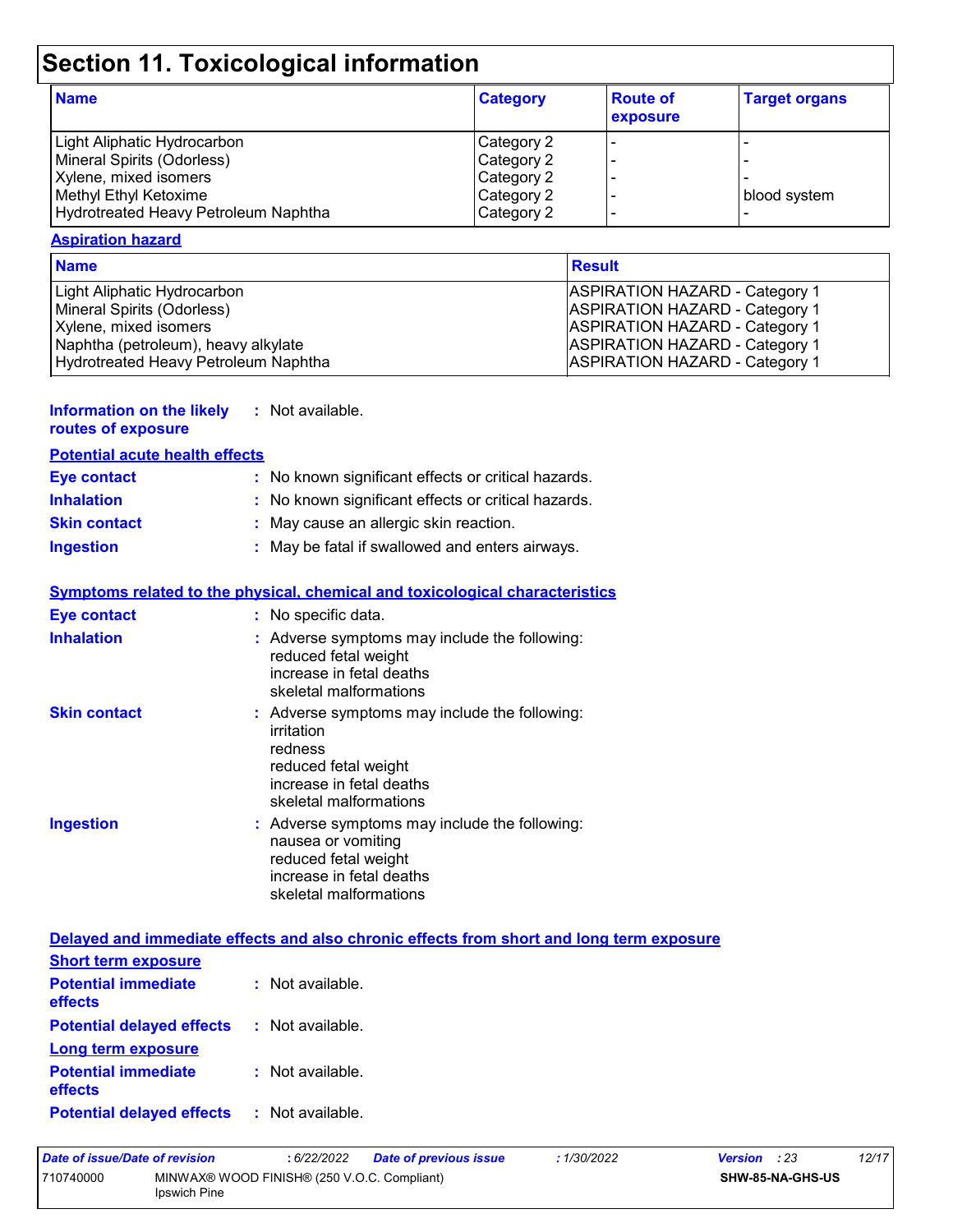### **Section 11. Toxicological information**

#### **Potential chronic health effects**

Not available.

| <b>General</b>               | : May cause damage to organs through prolonged or repeated exposure. Once<br>sensitized, a severe allergic reaction may occur when subsequently exposed to very low<br>levels. |
|------------------------------|--------------------------------------------------------------------------------------------------------------------------------------------------------------------------------|
| <b>Carcinogenicity</b>       | : Suspected of causing cancer. Risk of cancer depends on duration and level of<br>exposure.                                                                                    |
| <b>Mutagenicity</b>          | : No known significant effects or critical hazards.                                                                                                                            |
| <b>Teratogenicity</b>        | : Suspected of damaging the unborn child.                                                                                                                                      |
| <b>Developmental effects</b> | : No known significant effects or critical hazards.                                                                                                                            |
| <b>Fertility effects</b>     | : No known significant effects or critical hazards.                                                                                                                            |

#### **Numerical measures of toxicity** Not available. **Acute toxicity estimates**

### **Section 12. Ecological information**

|--|

| <b>Product/ingredient name</b> | <b>Result</b>                         | <b>Species</b>                      | <b>Exposure</b> |
|--------------------------------|---------------------------------------|-------------------------------------|-----------------|
| Light Aliphatic Hydrocarbon    | Acute LC50 2200 µg/l Fresh water      | Fish - Lepomis macrochirus          | 4 days          |
| Titanium Dioxide               | Acute LC50 >1000000 µg/l Marine water | <b>Fish - Fundulus heteroclitus</b> | 96 hours        |
| Mineral Spirits (Odorless)     | Acute LC50 2200 µg/l Fresh water      | Fish - Lepomis macrochirus          | 4 days          |
| Xylene, mixed isomers          | Acute LC50 8500 µg/l Marine water     | Crustaceans - Palaemonetes          | 48 hours        |
|                                |                                       | pugio                               |                 |
|                                | Acute LC50 13400 µg/l Fresh water     | <b>Fish - Pimephales promelas</b>   | 96 hours        |
| Methyl Ethyl Ketoxime          | Acute LC50 843000 µg/l Fresh water    | <b>Fish - Pimephales promelas</b>   | 96 hours        |

#### **Persistence and degradability**

| <b>Product/ingredient name</b> | <b>Aquatic half-life</b> | <b>Photolysis</b> | Biodegradability |
|--------------------------------|--------------------------|-------------------|------------------|
| Xylene, mixed isomers          |                          |                   | Readily          |

#### **Bioaccumulative potential**

| <b>Product/ingredient name</b> | $LogP_{ow}$ | <b>BCF</b>  | <b>Potential</b> |
|--------------------------------|-------------|-------------|------------------|
| Xylene, mixed isomers          |             | 8.1 to 25.9 | low              |
| Methyl Ethyl Ketoxime          |             | 2.5 to 5.8  | low              |
| Hydrotreated Heavy             |             | 10 to 2500  | high             |
| Petroleum Naphtha              |             |             |                  |
| Zirconium 2-Ethylhexanoate     |             | 2.96        | low              |

#### **Mobility in soil**

**Soil/water partition coefficient (KOC)**

**:** Not available.

**Other adverse effects** : No known significant effects or critical hazards.

| Date of issue/Date of revision |                                                             | : 6/22/2022 | <b>Date of previous issue</b> | 1/30/2022 | <b>Version</b> : 23 |                         | 13/17 |
|--------------------------------|-------------------------------------------------------------|-------------|-------------------------------|-----------|---------------------|-------------------------|-------|
| 710740000                      | MINWAX® WOOD FINISH® (250 V.O.C. Compliant)<br>Ipswich Pine |             |                               |           |                     | <b>SHW-85-NA-GHS-US</b> |       |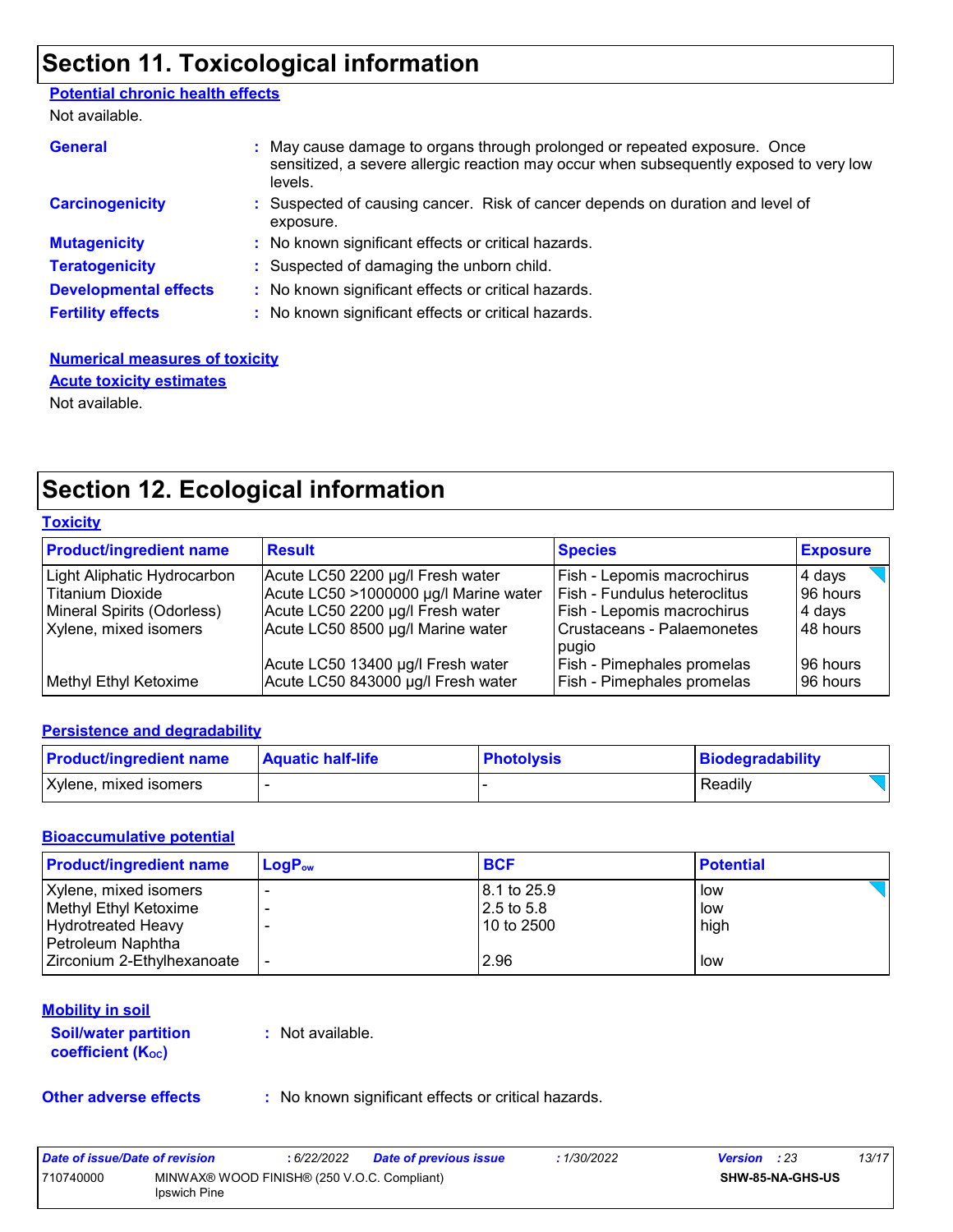### **Section 13. Disposal considerations**

**Disposal methods : This product contains a Significant New Use Rule (SNUR) Chemical. Do not allow this product to enter drains, sewers, wastewater treatment systems, groundwater, streams, lakes or ponds. See Environmental Data Sheet (EDS) for additional details.**

> The generation of waste should be avoided or minimized wherever possible. Disposal of this product, solutions and any by-products should at all times comply with the requirements of environmental protection and waste disposal legislation and any regional local authority requirements. Dispose of surplus and non-recyclable products via a licensed waste disposal contractor. Waste should not be disposed of untreated to the sewer unless fully compliant with the requirements of all authorities with jurisdiction. Waste packaging should be recycled. Incineration or landfill should only be considered when recycling is not feasible. This material and its container must be disposed of in a safe way. Care should be taken when handling emptied containers that have not been cleaned or rinsed out. Empty containers or liners may retain some product residues. Vapor from product residues may create a highly flammable or explosive atmosphere inside the container. Do not cut, weld or grind used containers unless they have been cleaned thoroughly internally. Avoid dispersal of spilled material and runoff and contact with soil, waterways, drains and sewers.

### **Section 14. Transport information**

|                                         | <b>DOT</b><br><b>Classification</b>                                                                                                                                                                                                                                                                                                      | <b>TDG</b><br><b>Classification</b>                                                                                                                 | <b>Mexico</b><br><b>Classification</b> | <b>IATA</b>    | <b>IMDG</b>                                |
|-----------------------------------------|------------------------------------------------------------------------------------------------------------------------------------------------------------------------------------------------------------------------------------------------------------------------------------------------------------------------------------------|-----------------------------------------------------------------------------------------------------------------------------------------------------|----------------------------------------|----------------|--------------------------------------------|
| <b>UN number</b>                        | <b>UN1263</b>                                                                                                                                                                                                                                                                                                                            | <b>UN1263</b>                                                                                                                                       | <b>UN1263</b>                          | <b>UN1263</b>  | <b>UN1263</b>                              |
| <b>UN proper</b><br>shipping name       | <b>PAINT</b>                                                                                                                                                                                                                                                                                                                             | <b>PAINT</b>                                                                                                                                        | <b>PAINT</b>                           | <b>PAINT</b>   | <b>PAINT</b>                               |
| <b>Transport</b><br>hazard class(es)    | $\mathbf{3}$                                                                                                                                                                                                                                                                                                                             | 3                                                                                                                                                   | $\mathfrak{S}$                         | 3              | $\mathbf{3}$                               |
| <b>Packing group</b>                    | $\mathop{\rm III}$                                                                                                                                                                                                                                                                                                                       | $\mathbf{III}$                                                                                                                                      | $\ensuremath{\mathsf{III}}\xspace$     | $\mathbf{III}$ | $\ensuremath{\mathsf{III}}\xspace$         |
| <b>Environmental</b><br>hazards         | No.                                                                                                                                                                                                                                                                                                                                      | No.                                                                                                                                                 | No.                                    | No.            | No.                                        |
| <b>Additional</b><br><b>information</b> | This product may<br>be re-classified as<br>"Combustible<br>Liquid," unless<br>transported by<br>vessel or aircraft.<br>Non-bulk<br>packages (less<br>than or equal to<br>119 gal) of<br>combustible<br>liquids are not<br>regulated as<br>hazardous<br>materials in<br>package sizes<br>less than the<br>product reportable<br>quantity. | Product classified<br>as per the<br>following sections<br>of the<br>Transportation of<br>Dangerous Goods<br>Regulations:<br>2.18-2.19 (Class<br>3). |                                        |                | <b>Emergency</b><br>schedules F-E, S-<br>E |
| Date of issue/Date of revision          | : 6/22/2022                                                                                                                                                                                                                                                                                                                              | <b>Date of previous issue</b>                                                                                                                       | :1/30/2022                             |                | 14/17<br>Version : 23                      |
| 710740000                               | MINWAX® WOOD FINISH® (250 V.O.C. Compliant)<br>Ipswich Pine                                                                                                                                                                                                                                                                              |                                                                                                                                                     |                                        |                | SHW-85-NA-GHS-US                           |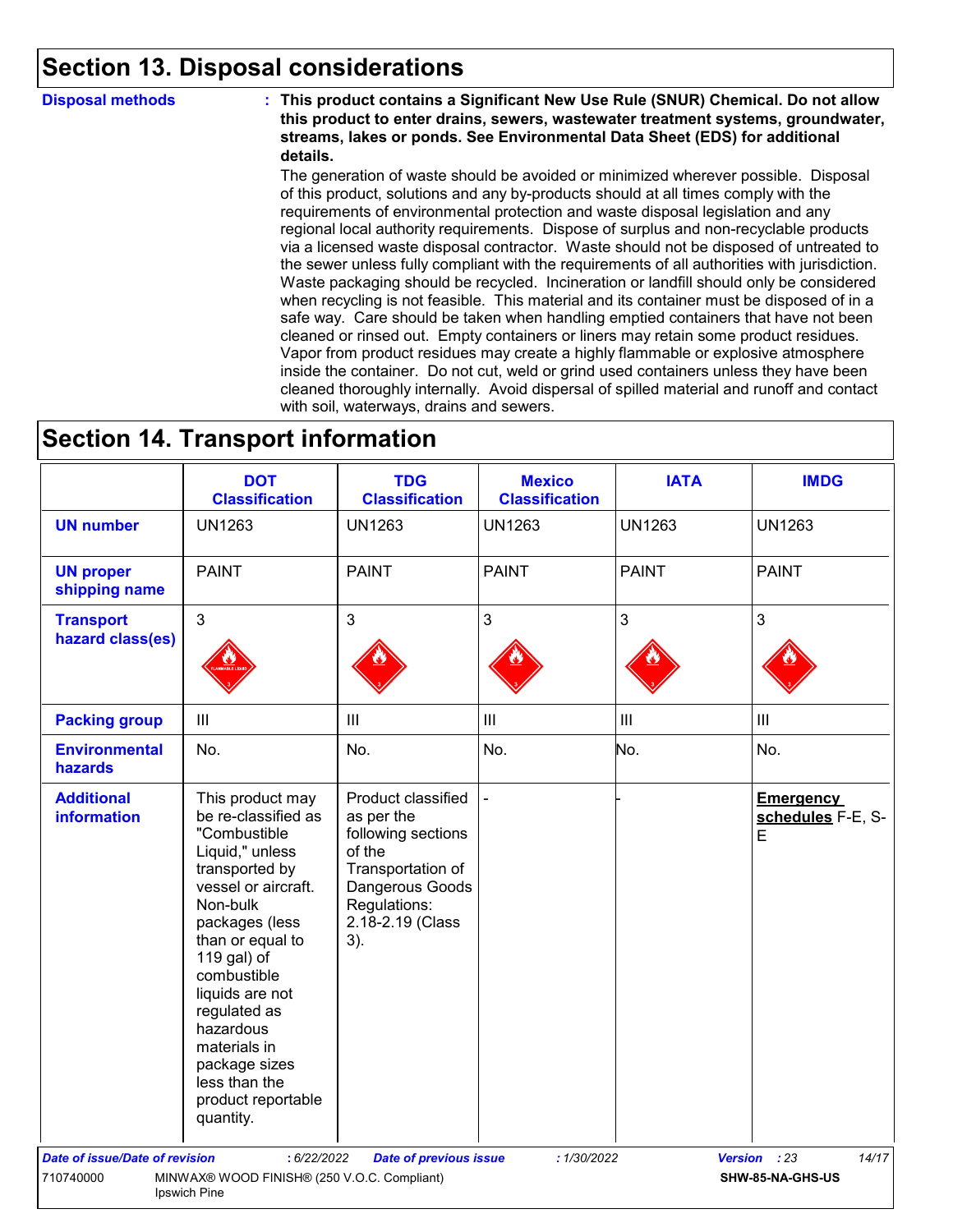|                                                          | <b>Section 14. Transport information</b>  |                             |                                                                                                                                                 |              |                                                                                                                                                                                                                                                                                                                                                     |  |
|----------------------------------------------------------|-------------------------------------------|-----------------------------|-------------------------------------------------------------------------------------------------------------------------------------------------|--------------|-----------------------------------------------------------------------------------------------------------------------------------------------------------------------------------------------------------------------------------------------------------------------------------------------------------------------------------------------------|--|
|                                                          | <b>ERG No.</b>                            | <b>ERG No.</b>              | <b>ERG No.</b>                                                                                                                                  |              |                                                                                                                                                                                                                                                                                                                                                     |  |
|                                                          | 128                                       | 128                         | 128                                                                                                                                             |              |                                                                                                                                                                                                                                                                                                                                                     |  |
|                                                          |                                           |                             |                                                                                                                                                 |              |                                                                                                                                                                                                                                                                                                                                                     |  |
|                                                          |                                           |                             |                                                                                                                                                 |              |                                                                                                                                                                                                                                                                                                                                                     |  |
|                                                          |                                           |                             |                                                                                                                                                 |              |                                                                                                                                                                                                                                                                                                                                                     |  |
|                                                          |                                           |                             |                                                                                                                                                 |              |                                                                                                                                                                                                                                                                                                                                                     |  |
| <b>Transport in bulk according</b><br>to IMO instruments | Not available.                            |                             | prior to shipment, and compliance with the applicable regulations is the sole<br>substances and on all actions in case of emergency situations. |              | mode of transport (sea, air, etc.), does not indicate that the product is packaged<br>suitably for that mode of transport. All packaging must be reviewed for suitability<br>responsibility of the person offering the product for transport. People loading and<br>unloading dangerous goods must be trained on all of the risks deriving from the |  |
|                                                          |                                           | <b>Proper shipping name</b> | : Not available.                                                                                                                                |              |                                                                                                                                                                                                                                                                                                                                                     |  |
|                                                          | <b>Section 15. Regulatory information</b> |                             |                                                                                                                                                 |              |                                                                                                                                                                                                                                                                                                                                                     |  |
| <b>U.S. Federal regulations</b>                          |                                           |                             | : TSCA 5(a)2 final significant new use rules: Chlorodiazocarboxylate                                                                            |              |                                                                                                                                                                                                                                                                                                                                                     |  |
|                                                          | List name                                 | United States - TSCA 5(a)   | <b>Chemical name</b><br>Chlorodiazocarboxylate                                                                                                  | <b>Notes</b> |                                                                                                                                                                                                                                                                                                                                                     |  |
|                                                          | use rules                                 | 2 - Final significant new   |                                                                                                                                                 |              |                                                                                                                                                                                                                                                                                                                                                     |  |
|                                                          |                                           |                             | lakes or ponds. See Environmental Data Sheet (EDS) for additional details.                                                                      |              | This product contains a Significant New Use Rule (SNUR) Chemical. Do not allow this<br>product to enter drains, sewers, wastewater treatment systems, groundwater, streams,                                                                                                                                                                         |  |
| <b>SARA 313</b>                                          |                                           |                             |                                                                                                                                                 |              |                                                                                                                                                                                                                                                                                                                                                     |  |

SARA 313 (40 CFR 372.45) supplier notification can be found on the Environmental Data Sheet.

#### **California Prop. 65**

WARNING: This product contains chemicals known to the State of California to cause cancer and birth defects or other reproductive harm.

### **International regulations**

| <b>International lists</b> | : Australia inventory (AIIC): Not determined.                |
|----------------------------|--------------------------------------------------------------|
|                            | China inventory (IECSC): Not determined.                     |
|                            | Japan inventory (CSCL): Not determined.                      |
|                            | Japan inventory (ISHL): Not determined.                      |
|                            | Korea inventory (KECI): Not determined.                      |
|                            | New Zealand Inventory of Chemicals (NZIoC): Not determined.  |
|                            | Philippines inventory (PICCS): Not determined.               |
|                            | Taiwan Chemical Substances Inventory (TCSI): Not determined. |
|                            | Thailand inventory: Not determined.                          |
|                            | Turkey inventory: Not determined.                            |
|                            | Vietnam inventory: Not determined.                           |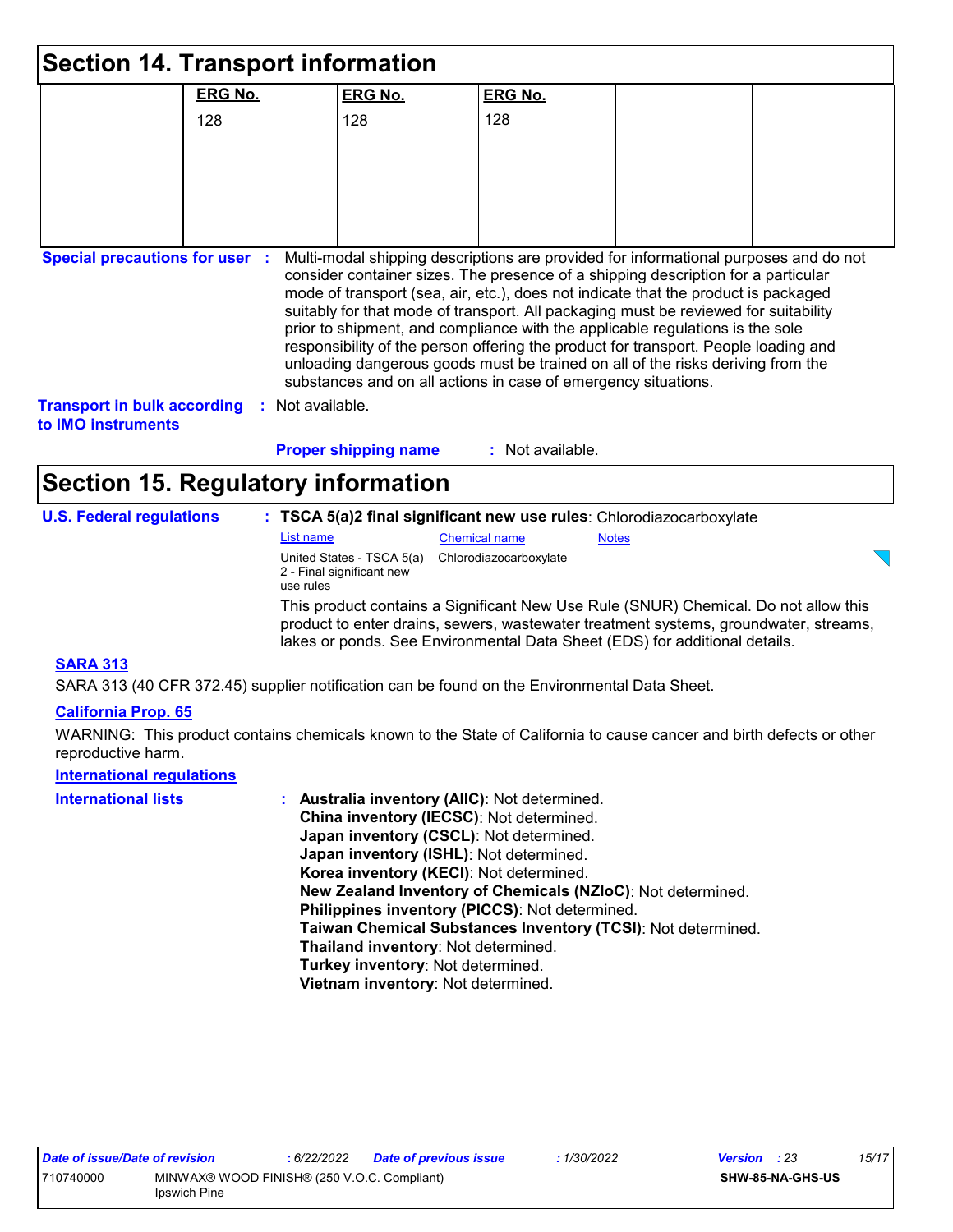### **Section 16. Other information**

**Hazardous Material Information System (U.S.A.)**



**The customer is responsible for determining the PPE code for this material. For more information on HMIS® Personal Protective Equipment (PPE) codes, consult the HMIS® Implementation Manual.**

**Caution: HMIS® ratings are based on a 0-4 rating scale, with 0 representing minimal hazards or risks, and 4 representing significant hazards or risks. Although HMIS® ratings and the associated label are not required on SDSs or products leaving a facility under 29 CFR 1910.1200, the preparer may choose to provide them. HMIS® ratings are to be used with a fully implemented HMIS® program. HMIS® is a registered trademark and service mark of the American Coatings Association, Inc.**

**Procedure used to derive the classification**

|                                                                                                                                                                                                                                                                          | <b>Justification</b>                                                                                                                |                                                                                                                                                                                                                                                                                                                                                                                                                                                                                                                                                                                                                     |  |  |  |  |  |
|--------------------------------------------------------------------------------------------------------------------------------------------------------------------------------------------------------------------------------------------------------------------------|-------------------------------------------------------------------------------------------------------------------------------------|---------------------------------------------------------------------------------------------------------------------------------------------------------------------------------------------------------------------------------------------------------------------------------------------------------------------------------------------------------------------------------------------------------------------------------------------------------------------------------------------------------------------------------------------------------------------------------------------------------------------|--|--|--|--|--|
| <b>FLAMMABLE LIQUIDS - Category 3</b><br>SKIN SENSITIZATION - Category 1<br><b>CARCINOGENICITY - Category 2</b><br><b>TOXIC TO REPRODUCTION - Category 2</b><br>SPECIFIC TARGET ORGAN TOXICITY (REPEATED EXPOSURE) - Category 2<br><b>ASPIRATION HAZARD - Category 1</b> | On basis of test data<br>Calculation method<br>Calculation method<br>Calculation method<br>Calculation method<br>Calculation method |                                                                                                                                                                                                                                                                                                                                                                                                                                                                                                                                                                                                                     |  |  |  |  |  |
| <b>History</b>                                                                                                                                                                                                                                                           |                                                                                                                                     |                                                                                                                                                                                                                                                                                                                                                                                                                                                                                                                                                                                                                     |  |  |  |  |  |
| <b>Date of printing</b>                                                                                                                                                                                                                                                  |                                                                                                                                     | : 6/22/2022                                                                                                                                                                                                                                                                                                                                                                                                                                                                                                                                                                                                         |  |  |  |  |  |
| Date of issue/Date of<br>revision                                                                                                                                                                                                                                        | : 6/22/2022                                                                                                                         |                                                                                                                                                                                                                                                                                                                                                                                                                                                                                                                                                                                                                     |  |  |  |  |  |
| Date of previous issue                                                                                                                                                                                                                                                   |                                                                                                                                     | : 1/30/2022                                                                                                                                                                                                                                                                                                                                                                                                                                                                                                                                                                                                         |  |  |  |  |  |
| <b>Version</b>                                                                                                                                                                                                                                                           |                                                                                                                                     | : 23                                                                                                                                                                                                                                                                                                                                                                                                                                                                                                                                                                                                                |  |  |  |  |  |
| <b>Key to abbreviations</b>                                                                                                                                                                                                                                              |                                                                                                                                     | $:$ ATE = Acute Toxicity Estimate<br><b>BCF</b> = Bioconcentration Factor<br>GHS = Globally Harmonized System of Classification and Labelling of Chemicals<br>IATA = International Air Transport Association<br>IBC = Intermediate Bulk Container<br><b>IMDG = International Maritime Dangerous Goods</b><br>LogPow = logarithm of the octanol/water partition coefficient<br>MARPOL = International Convention for the Prevention of Pollution From Ships, 1973<br>as modified by the Protocol of 1978. ("Marpol" = marine pollution)<br>$N/A = Not available$<br>SGG = Segregation Group<br>$UN = United Nations$ |  |  |  |  |  |

**Indicates information that has changed from previously issued version.**

#### **Notice to reader**

**It is recommended that each customer or recipient of this Safety Data Sheet (SDS) study it carefully and consult resources, as necessary or appropriate, to become aware of and understand the data contained in this SDS and any hazards associated with the product. This information is provided in good faith and believed to be accurate as of the effective date herein. However, no warranty, express or implied, is given. The information presented here applies only to the product as shipped. The addition of any material can change the composition, hazards and risks of the product. Products shall not be repackaged, modified, or tinted except as specifically instructed by the manufacturer, including but not limited to the incorporation of products not specified by the manufacturer, or the use or addition of products in proportions not specified by the manufacturer. Regulatory requirements are subject to change and may differ between various locations and jurisdictions. The customer/buyer/user is responsible to ensure that his activities comply with all country, federal, state, provincial or local laws. The conditions for use of the product are not under the control of the manufacturer; the customer/buyer/user is** 

| Date of issue/Date of revision |                                                             | : 6/22/2022 | <b>Date of previous issue</b> | : 1/30/2022 | <b>Version</b> : 23     |  | 16/17 |
|--------------------------------|-------------------------------------------------------------|-------------|-------------------------------|-------------|-------------------------|--|-------|
| 710740000                      | MINWAX® WOOD FINISH® (250 V.O.C. Compliant)<br>Ipswich Pine |             |                               |             | <b>SHW-85-NA-GHS-US</b> |  |       |